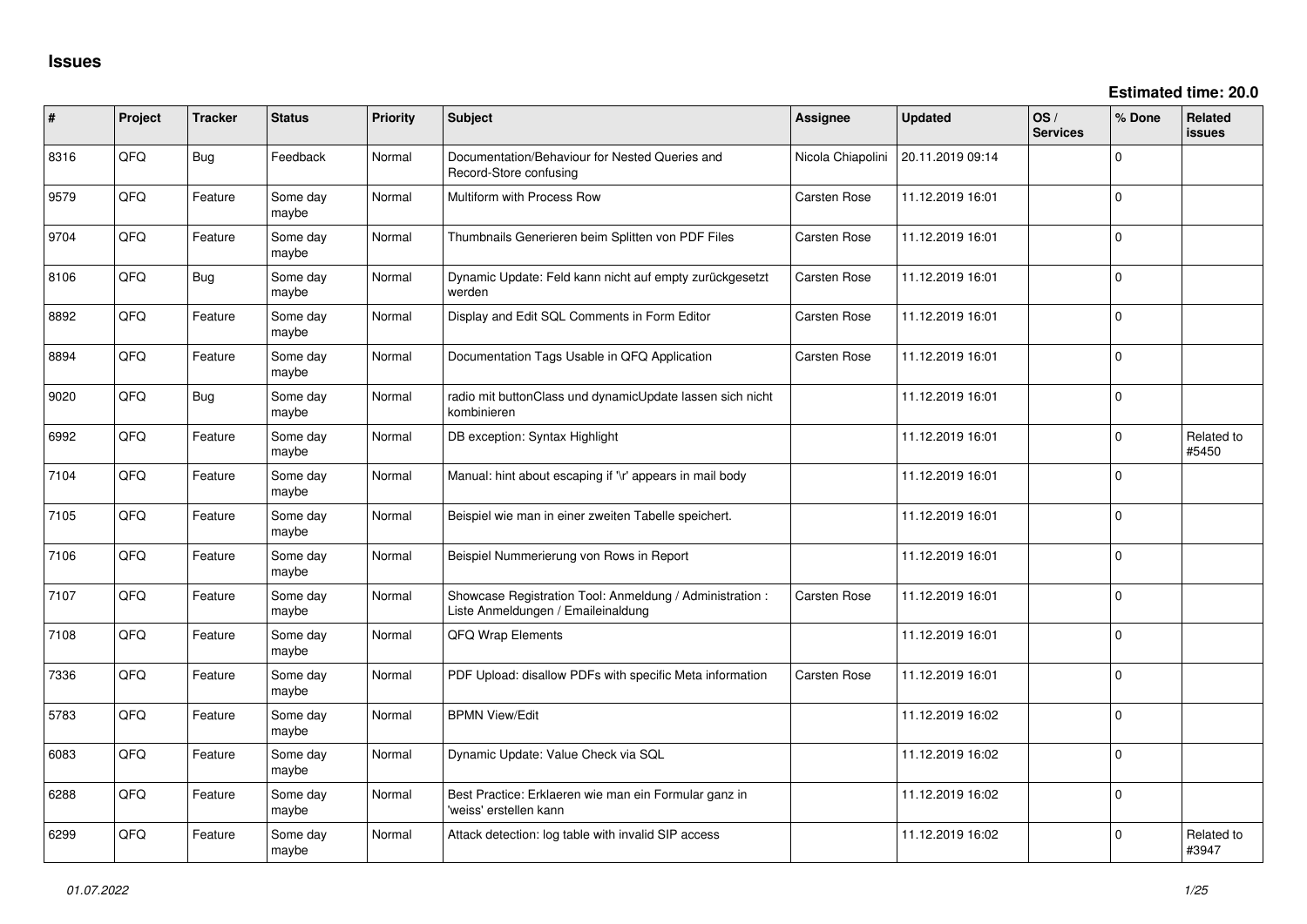| #    | Project | <b>Tracker</b> | <b>Status</b>     | <b>Priority</b> | Subject                                                                                                                       | <b>Assignee</b>     | <b>Updated</b>   | OS/<br><b>Services</b> | % Done      | Related<br>issues                           |
|------|---------|----------------|-------------------|-----------------|-------------------------------------------------------------------------------------------------------------------------------|---------------------|------------------|------------------------|-------------|---------------------------------------------|
| 6515 | QFQ     | Feature        | Some day<br>maybe | Normal          | Formular: Felder dynamisch ein/ausblenden                                                                                     |                     | 11.12.2019 16:02 |                        | 0           |                                             |
| 6715 | QFQ     | Feature        | Some day<br>maybe | Normal          | Code-Refactoring: dbArray vereinheitlichen                                                                                    | <b>Carsten Rose</b> | 11.12.2019 16:02 |                        | $\mathbf 0$ |                                             |
| 4349 | QFQ     | Feature        | Some day<br>maybe | Normal          | link download: downloaded external URL to<br>deliver/concatenate - check mimetipe and handle it correctly                     | <b>Carsten Rose</b> | 11.12.2019 16:02 |                        | 0           |                                             |
| 4420 | QFQ     | Feature        | Some day<br>maybe | Normal          | Client: Local Storage - store the changes of a form, local in<br>the browser.                                                 | Benjamin Baer       | 11.12.2019 16:02 |                        | $\mathbf 0$ |                                             |
| 4440 | QFQ     | Feature        | Some day<br>maybe | Normal          | Manual.rst: explain how to. expand PHP Session to 4h                                                                          |                     | 11.12.2019 16:02 |                        | $\mathbf 0$ |                                             |
| 4441 | QFQ     | <b>Bug</b>     | Some day<br>maybe | Normal          | \$_SERVER Vars sollten nur aus dem Store genommen<br>werden - Code entsprechend anpassen.                                     |                     | 11.12.2019 16:02 |                        | $\mathbf 0$ |                                             |
| 4442 | QFQ     | Feature        | Some day<br>maybe | Normal          | Special Column Name: _link - new symbol G (Glyph) to<br>choose any available symbol                                           |                     | 11.12.2019 16:02 |                        | $\mathbf 0$ |                                             |
| 4444 | QFQ     | Feature        | Some day<br>maybe | Normal          | FE.type=upload: detect mime type                                                                                              |                     | 11.12.2019 16:02 |                        | $\mathbf 0$ | Related to<br>#4303                         |
| 4839 | QFQ     | Feature        | Some day<br>maybe | Normal          | qfq-handle in <head> Abschnitt</head>                                                                                         | <b>Carsten Rose</b> | 11.12.2019 16:02 |                        | $\mathbf 0$ |                                             |
| 4956 | QFQ     | Feature        | Some day<br>maybe | Normal          | Sendmail: Benutzerdefinierte Headers                                                                                          | <b>Carsten Rose</b> | 11.12.2019 16:02 |                        | $\mathbf 0$ |                                             |
| 4974 | QFQ     | Feature        | Some day<br>maybe | Normal          | Long polling - inform all listening clients of changes                                                                        |                     | 11.12.2019 16:02 |                        | $\mathbf 0$ |                                             |
| 5129 | QFQ     | Feature        | Some day<br>maybe | Normal          | Reports: SQL fuer x Achse und y Achse                                                                                         |                     | 11.12.2019 16:02 |                        | $\mathbf 0$ |                                             |
| 5160 | QFQ     | Feature        | Some day<br>maybe | Normal          | QFQ collaborative / together.js, ShareJS, y-js, collaborative,                                                                |                     | 11.12.2019 16:02 |                        | $\mathbf 0$ |                                             |
| 3273 | QFQ     | Feature        | Some day<br>maybe | Low             | Dirty Flag in Form                                                                                                            | <b>Carsten Rose</b> | 11.12.2019 16:02 |                        | $\mathbf 0$ |                                             |
| 3285 | QFQ     | Feature        | Some day<br>maybe | Normal          | Zeichenlimit pro Feld: textarea / editor                                                                                      | <b>Carsten Rose</b> | 11.12.2019 16:02 |                        | $\mathbf 0$ |                                             |
| 3291 | QFQ     | Feature        | Some day<br>maybe | Normal          | AutoCron websiteToken                                                                                                         | <b>Carsten Rose</b> | 11.12.2019 16:02 |                        | $\mathbf 0$ | Related to<br>#4250                         |
| 3331 | QFQ     | Feature        | Some day<br>maybe | Normal          | Default Tooltip fuer _page? Links: mit Form und Record ID                                                                     | Carsten Rose        | 11.12.2019 16:02 |                        | $\Omega$    |                                             |
| 3332 | QFQ     | Feature        | Some day<br>maybe | Normal          | Uploads: Thumbnails, Details zum hochgeladenen File                                                                           | Carsten Rose        | 11.12.2019 16:02 |                        | $\mathbf 0$ | Related to<br>#3264,<br>Related to<br>#5333 |
| 3349 | QFQ     | Bug            | Some day<br>maybe | Normal          | config.qfq.ini: a) vertraegt keine '=' im Value (z.B. Passwort),<br>b) Values sollten in ticks einschliessbar sein (spaces, ) | Carsten Rose        | 11.12.2019 16:02 |                        | $\mathbf 0$ |                                             |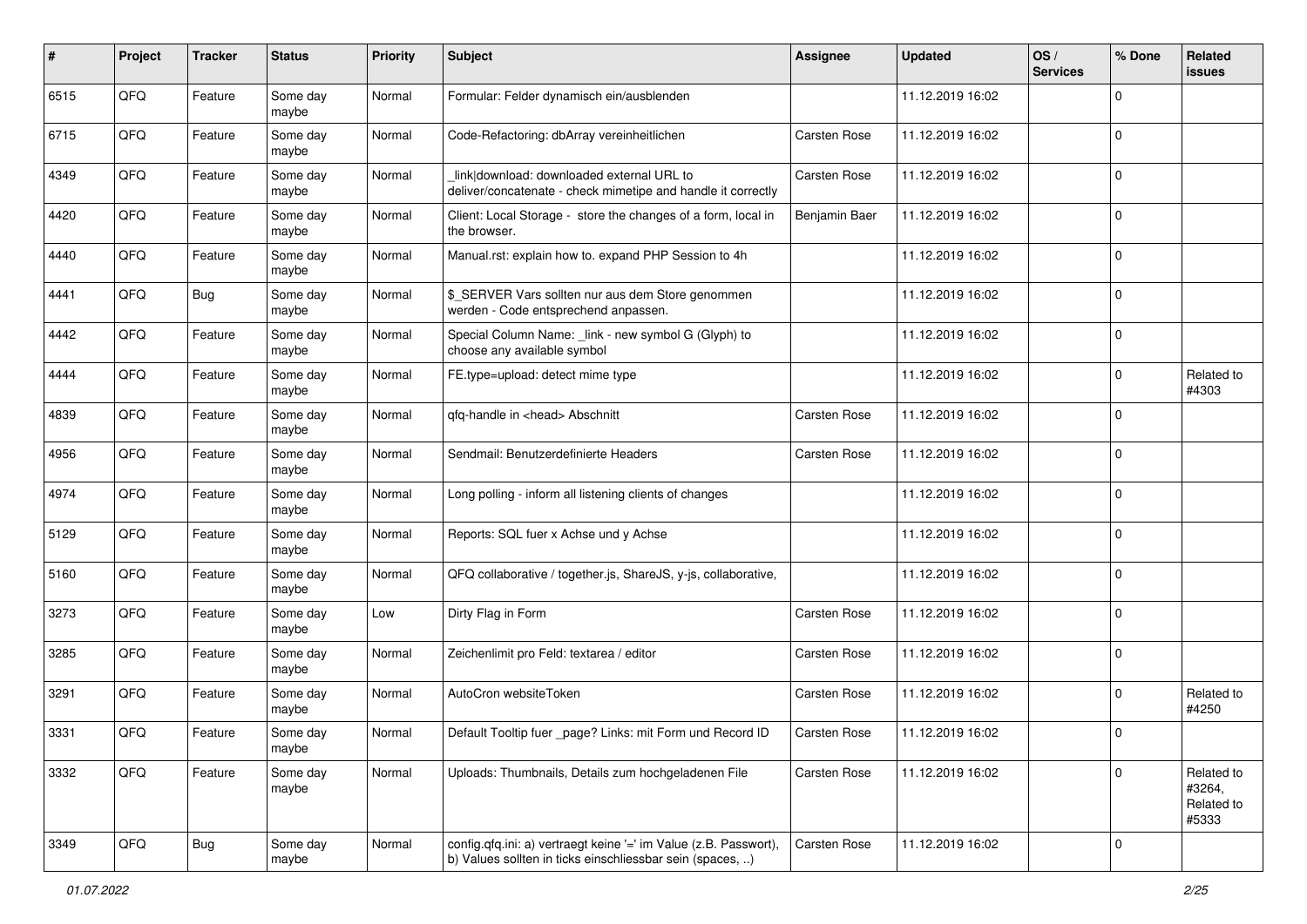| $\vert$ # | Project | <b>Tracker</b> | <b>Status</b>     | <b>Priority</b> | <b>Subject</b>                                                                                                                               | Assignee            | <b>Updated</b>   | OS/<br><b>Services</b> | % Done         | Related<br>issues    |
|-----------|---------|----------------|-------------------|-----------------|----------------------------------------------------------------------------------------------------------------------------------------------|---------------------|------------------|------------------------|----------------|----------------------|
| 3350      | QFQ     | Feature        | Some day<br>maybe | Normal          | FormEditor: Hilfetext hinter 'checktype'                                                                                                     | Carsten Rose        | 11.12.2019 16:02 |                        | $\Omega$       |                      |
| 3385      | QFQ     | Feature        | Some day<br>maybe | Normal          | templateGroup: insert/update/delete non primary records                                                                                      | Carsten Rose        | 11.12.2019 16:02 |                        | $\Omega$       |                      |
| 3402      | QFQ     | Feature        | Some day<br>maybe | Normal          | Syntax Highlighting via CodeMirror                                                                                                           | Carsten Rose        | 11.12.2019 16:02 |                        | 100            | Related to<br>#3207  |
| 3415      | QFQ     | Feature        | Some day<br>maybe | Normal          | FE Login Box Templatefile                                                                                                                    | Benjamin Baer       | 11.12.2019 16:02 |                        | $\Omega$       |                      |
| 3457      | QFQ     | Feature        | Some day<br>maybe | Normal          | LDAP: concat multi values to one single entry                                                                                                | Carsten Rose        | 11.12.2019 16:02 |                        | $\Omega$       |                      |
| 3458      | QFQ     | Feature        | Some day<br>maybe | Normal          | Display 'Edit Form Element'-Checkbox on form: should<br>depend on FE Group                                                                   | Carsten Rose        | 11.12.2019 16:02 |                        | $\Omega$       | Related to<br>#3447  |
| 3495      | QFQ     | Feature        | Some day<br>maybe | Normal          | Predifined Parameter werden nicht in '+' (add new record)<br>SIP gerendert.                                                                  |                     | 11.12.2019 16:02 |                        | $\Omega$       |                      |
| 3537      | QFQ     | Feature        | Some day<br>maybe | Low             | SHOW COLUMNS FROM tableName - Extend '{{!'<br>definition                                                                                     | Carsten Rose        | 11.12.2019 16:02 |                        | $\mathbf 0$    |                      |
| 3567      | QFQ     | Feature        | Some day<br>maybe | Low             | 'Save', 'Close', 'New' als FormElement                                                                                                       |                     | 11.12.2019 16:02 |                        | $\Omega$       |                      |
| 3588      | QFQ     | <b>Bug</b>     | Some day<br>maybe | Normal          | templateGroup: versteckte Elemente werden weiterhin<br>gespeichert.                                                                          | Carsten Rose        | 11.12.2019 16:02 |                        | $\Omega$       |                      |
| 3617      | QFQ     | Feature        | Some day<br>maybe | Normal          | Load javascripts at bottom                                                                                                                   |                     | 11.12.2019 16:02 |                        | $\mathbf 0$    |                      |
| 3646      | QFQ     | Feature        | Some day<br>maybe | Normal          | Moeglichkeit HTML Tags in Reports auszugeben (zu<br>enkodieren: htmlspecialchars)                                                            |                     | 11.12.2019 16:02 |                        | $\Omega$       | Related to<br>#14320 |
| 3666      | QFQ     | Feature        | Some day<br>maybe | Normal          | a) Performance Messung: mysql_real_escape_string() im<br>Vergleich zu str replace(), b) doppeltes Aufrufen von<br>mysql_real_escape_string() | Carsten Rose        | 11.12.2019 16:02 |                        | $\Omega$       |                      |
| 3677      | QFQ     | Feature        | Some day<br>maybe | Normal          | wkhtmltopdf: FE User access prohibited, if client IP changes -<br>\$TYPO3_CONF_VARS[FE][lockIP]                                              | Carsten Rose        | 11.12.2019 16:02 |                        | 0              |                      |
| 3682      | QFQ     | <b>Bug</b>     | Some day<br>maybe | Normal          | Dynamic update: Radio buttons                                                                                                                | Carsten Rose        | 11.12.2019 16:02 |                        | $\overline{0}$ |                      |
| 3692      | QFQ     | Feature        | Some day<br>maybe | Normal          | QFQ Webseite                                                                                                                                 | Benjamin Baer       | 11.12.2019 16:02 |                        | $\Omega$       | Related to<br>#5033  |
| 3708      | QFQ     | Feature        | Some day<br>maybe | Normal          | Form: input - 'specialchars', 'none'  gewisse tags erlauben,<br>andere verbieten                                                             | Carsten Rose        | 11.12.2019 16:02 |                        | $\Omega$       | Related to<br>#14320 |
| 3750      | QFQ     | <b>Bug</b>     | Some day<br>maybe | Normal          | FE in a row: if one violates check, all are red                                                                                              | Carsten Rose        | 11.12.2019 16:03 |                        | $\Omega$       |                      |
| 3811      | QFQ     | <b>Bug</b>     | Some day<br>maybe | Normal          | Dynamic Update: extraButtonInfo - Text aktualisieren                                                                                         | <b>Carsten Rose</b> | 11.12.2019 16:03 |                        | $\Omega$       | Related to<br>#11517 |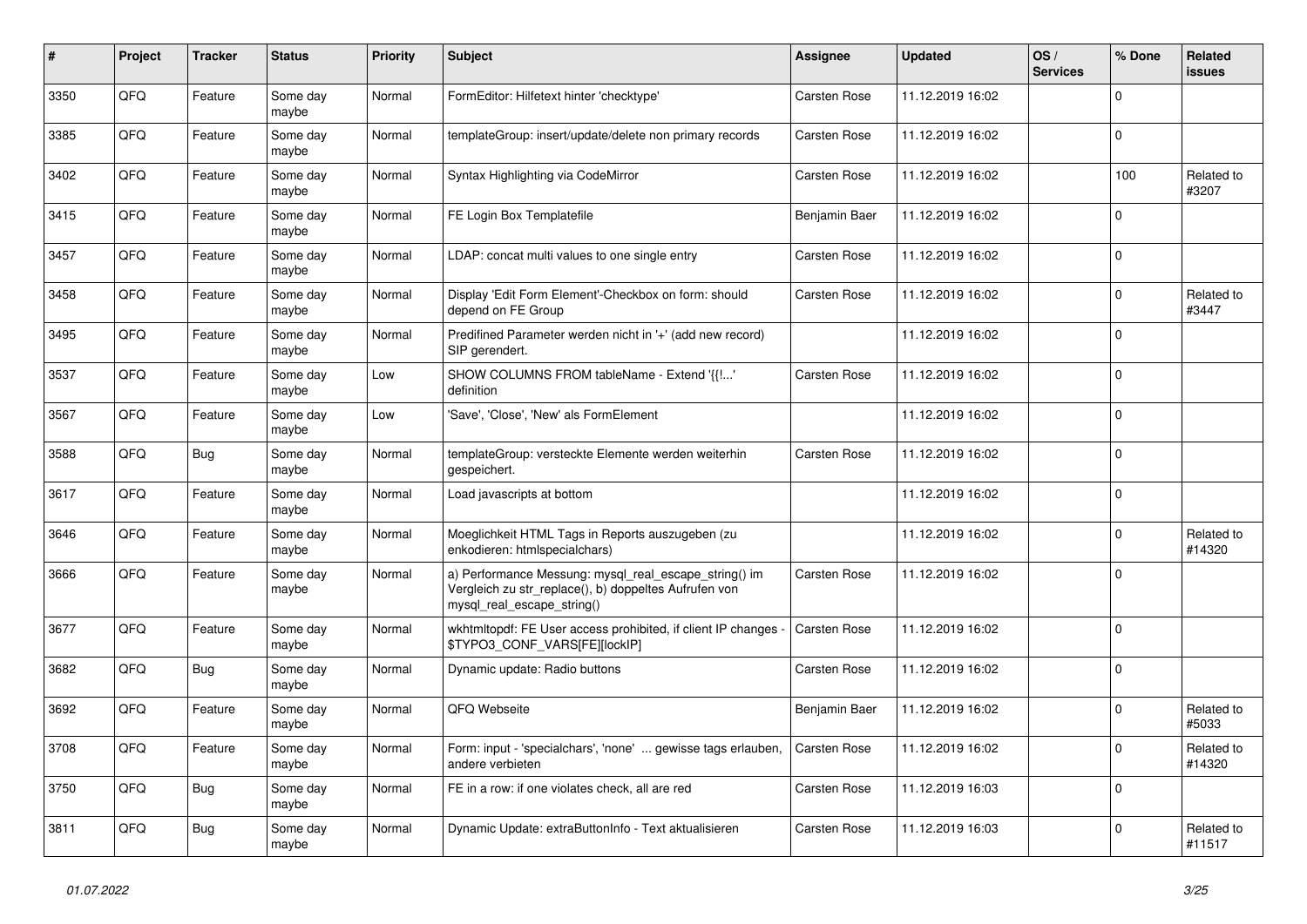| $\vert$ # | Project | <b>Tracker</b> | <b>Status</b>     | <b>Priority</b> | <b>Subject</b>                                                                                                                                           | Assignee            | <b>Updated</b>   | OS/<br><b>Services</b> | % Done         | Related<br>issues                           |
|-----------|---------|----------------|-------------------|-----------------|----------------------------------------------------------------------------------------------------------------------------------------------------------|---------------------|------------------|------------------------|----------------|---------------------------------------------|
| 3877      | QFQ     | Feature        | Some day<br>maybe | Normal          | FormEditor: die Felder die aktuell nicht gebraucht werden nur<br>auf readonly/disabled setzen (nicht ausblenden > das irritiert.                         | <b>Carsten Rose</b> | 11.12.2019 16:03 |                        | $\Omega$       |                                             |
| 3878      | QFQ     | Feature        | Some day<br>maybe | Normal          | Form 'FormElement': Spalte 'name' typeAhead mit<br>Spaltennamen der Primarytable.                                                                        |                     | 11.12.2019 16:03 |                        | $\Omega$       |                                             |
| 3879      | QFQ     | Feature        | Some day<br>maybe | Normal          | Form 'FormElement': Beim Feld 'name' rechts in der Notiz<br>einen Link einblenden - a) aktuelle Definition anzeigen, b)<br>Spalte in der Tabelle anlegen |                     | 11.12.2019 16:03 |                        | $\overline{0}$ |                                             |
| 3882      | QFQ     | <b>Bug</b>     | Some day<br>maybe | Normal          | templateGroup: disable 'add' if limit is reached - funktioniert<br>nicht wenn bereits records existierten                                                | Carsten Rose        | 11.12.2019 16:03 |                        | $\Omega$       |                                             |
| 3895      | QFQ     | <b>Bug</b>     | Some day<br>maybe | Normal          | typeahead pedantic: on lehrkredit Idap webpass - if only one<br>person is in dropdown, such person can't be selected                                     | Carsten Rose        | 11.12.2019 16:03 |                        | $\Omega$       |                                             |
| 3900      | QFQ     | Feature        | Some day<br>maybe | Normal          | Extend documentation of 'Copy / Paste'                                                                                                                   | Carsten Rose        | 11.12.2019 16:03 |                        | $\Omega$       | Related to<br>#3899                         |
| 3905      | QFQ     | Feature        | Some day<br>maybe | Normal          | Documentation: Best Practice anhand eines Online<br>Bewerbungstools                                                                                      | Carsten Rose        | 11.12.2019 16:03 |                        | $\Omega$       |                                             |
| 3941      | QFQ     | Feature        | Some day<br>maybe | Normal          | sglAfter: es sollten mehrere moeglich sein                                                                                                               | <b>Carsten Rose</b> | 11.12.2019 16:03 |                        | $\Omega$       | Related to<br>#3942                         |
| 3942      | QFQ     | Feature        | Some day<br>maybe | Normal          | Action Elemente: neu generierte IDs via FE weitergeben                                                                                                   | Carsten Rose        | 11.12.2019 16:03 |                        | $\Omega$       | Related to<br>#3941                         |
| 3947      | QFQ     | Feature        | Some day<br>maybe | Normal          | Attack detectect: logout current user                                                                                                                    | Carsten Rose        | 11.12.2019 16:03 |                        | $\Omega$       | Related to<br>#5458,<br>Related to<br>#6299 |
| 3991      | QFQ     | Feature        | Some day<br>maybe | Normal          | report: Columnname ' skipWrap' skips 'fbeg', 'fend'                                                                                                      | Carsten Rose        | 11.12.2019 16:03 |                        | $\overline{0}$ |                                             |
| 4008      | QFQ     | <b>Bug</b>     | Some day<br>maybe | Normal          | FormElemen.type=sendmail: wrong 'TO' if 'real<br>name <rea@mail.to>' is used</rea@mail.to>                                                               | Carsten Rose        | 11.12.2019 16:03 |                        | $\Omega$       |                                             |
| 4026      | QFQ     | Feature        | Some day<br>maybe | Normal          | sqlLog.sql: log number of FE.id                                                                                                                          | Carsten Rose        | 11.12.2019 16:03 |                        | $\Omega$       | Related to<br>#5458                         |
| 4027      | QFQ     | Feature        | Some day<br>maybe | Normal          | Missing: orange 'check' / 'bullet'                                                                                                                       |                     | 11.12.2019 16:03 |                        | $\Omega$       |                                             |
| 4122      | QFQ     | <b>Bug</b>     | Some day<br>maybe | Normal          | file: Render Mode hat keinen Effekt                                                                                                                      |                     | 11.12.2019 16:03 |                        | $\Omega$       |                                             |
| 4138      | QFQ     | <b>Bug</b>     | Some day<br>maybe | Normal          | style fehlt                                                                                                                                              |                     | 11.12.2019 16:03 |                        | $\Omega$       |                                             |
| 4197      | QFQ     | Feature        | Some day<br>maybe | Normal          | Unit Test fuer JSON Stream von QuickFormQuery.php ><br>doForm()                                                                                          | Carsten Rose        | 11.12.2019 16:03 |                        | $\Omega$       |                                             |
| 4259      | QFQ     | Feature        | Some day<br>maybe | Normal          | Instant trigger a cron job                                                                                                                               | <b>Carsten Rose</b> | 11.12.2019 16:03 |                        | $\overline{0}$ |                                             |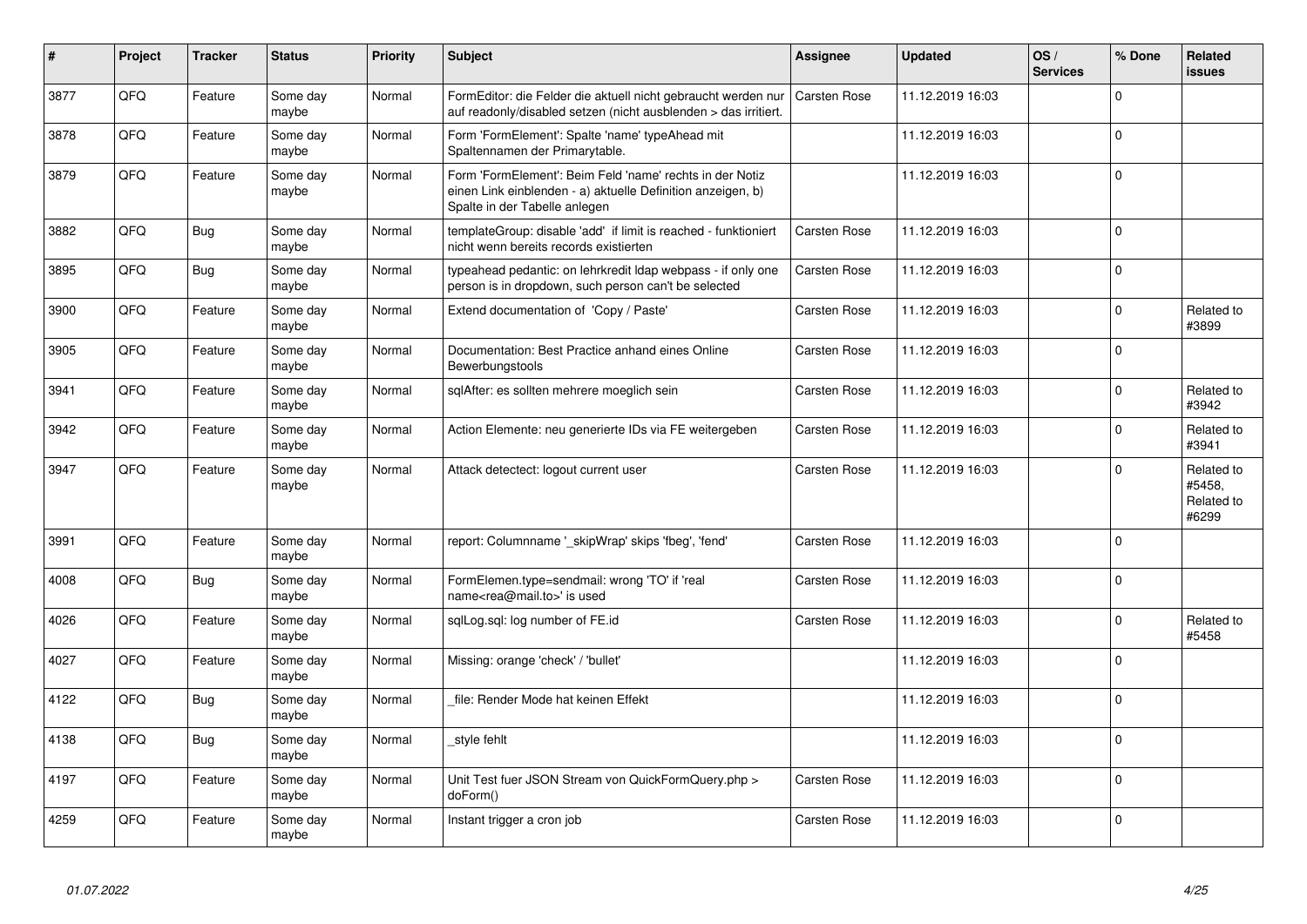| #    | Project | <b>Tracker</b> | <b>Status</b>     | <b>Priority</b> | <b>Subject</b>                                                                                                     | <b>Assignee</b>     | <b>Updated</b>   | OS/<br><b>Services</b> | % Done      | Related<br>issues                           |
|------|---------|----------------|-------------------|-----------------|--------------------------------------------------------------------------------------------------------------------|---------------------|------------------|------------------------|-------------|---------------------------------------------|
| 4293 | QFQ     | <b>Bug</b>     | Some day<br>maybe | Normal          | Download broken if token 'd:' is missing - but no error<br>message                                                 | Carsten Rose        | 11.12.2019 16:03 |                        | $\Omega$    | Related to<br>#7514                         |
| 1251 | QFQ     | Feature        | Some day<br>maybe | Normal          | QF: Combo                                                                                                          |                     | 11.12.2019 16:03 |                        | $\Omega$    |                                             |
| 1253 | QFQ     | Feature        | Some day<br>maybe | Normal          | QF: Colorpicker                                                                                                    |                     | 11.12.2019 16:03 |                        | $\Omega$    |                                             |
| 1510 | QFQ     | Feature        | Some day<br>maybe | Normal          | jquery von google laden, falls das nicht geht lokal                                                                |                     | 11.12.2019 16:03 |                        | $\Omega$    |                                             |
| 1623 | QFQ     | Feature        | Some day<br>maybe | Normal          | RealURL                                                                                                            |                     | 11.12.2019 16:03 |                        | 30          |                                             |
| 1635 | QFQ     | Feature        | Some day<br>maybe | Normal          | QFQ Extension content record: weitere Optionen einblenden.                                                         | Carsten Rose        | 11.12.2019 16:03 |                        | $\Omega$    |                                             |
| 1946 | QFQ     | Feature        | Some day<br>maybe | Normal          | Kontrolle ob der ReadOnly Modus bei den<br>Formularelementen korrekt implementiert ist                             | Carsten Rose        | 11.12.2019 16:03 |                        | 0           |                                             |
| 2063 | QFQ     | <b>Bug</b>     | Some day<br>maybe | Normal          | Pills auf 'inaktiv' setzen falls keine Element auf dem Pill<br>sichtbar sind.                                      | Benjamin Baer       | 11.12.2019 16:03 |                        | $\Omega$    | Related to<br>#3752                         |
| 2084 | QFQ     | Feature        | Some day<br>maybe | Normal          | Mailto mit encryption: Subrecord                                                                                   | Carsten Rose        | 11.12.2019 16:03 |                        | $\Omega$    | Related to<br>#2082                         |
| 2950 | QFQ     | Feature        | Some day<br>maybe | Normal          | Inhalt QFQ Records als File                                                                                        |                     | 11.12.2019 16:03 |                        | $\Omega$    |                                             |
| 2995 | QFQ     | Feature        | Some day<br>maybe | Normal          | Dropdown JQuery Plugin: 'chosen' - Moeglichkeit um Select<br>Listen mehr Funktion zu geben. Kein Bootstrap noetig. | Carsten Rose        | 11.12.2019 16:03 |                        | 0           |                                             |
| 3130 | QFQ     | <b>Bug</b>     | Some day<br>maybe | Normal          | Debug Info's nicht korrekt nach 'New > Save'.                                                                      | Carsten Rose        | 11.12.2019 16:03 |                        | $\Omega$    | Related to<br>#3253                         |
| 3216 | QFQ     | Feature        | Some day<br>maybe | Normal          | dynamic update für checkbox label2                                                                                 | Carsten Rose        | 11.12.2019 16:03 |                        | $\Omega$    | Related to<br>#2081                         |
| 3267 | QFQ     | Feature        | Some day<br>maybe | Normal          | 2 Forms auf einer Seite: real + Read only                                                                          | Carsten Rose        | 11.12.2019 16:03 |                        | $\mathbf 0$ |                                             |
| 2361 | QFQ     | Feature        | New               | Normal          | Logging wer/wann/wo welches Formular aufgerufen hat                                                                | Carsten Rose        | 11.12.2019 16:15 |                        | $\Omega$    | Related to<br>#4432,<br>Related to<br>#7480 |
| 4023 | QFQ     | Feature        | <b>New</b>        | Normal          | prepared statements - FE action: salveld, sqllnsert,<br>sqlUpdate, sqlDelete, sqlBefore, sqlAfter                  | Carsten Rose        | 11.12.2019 16:15 |                        | 0           |                                             |
| 4756 | QFQ     | Bug            | <b>New</b>        | Normal          | Form dirty even nothing changes                                                                                    | <b>Carsten Rose</b> | 11.12.2019 16:16 |                        | $\Omega$    |                                             |
| 6602 | QFQ     | Feature        | <b>New</b>        | Normal          | Formlet: in Report auf Mausklick ein mini-form oeffnen                                                             | <b>Carsten Rose</b> | 11.12.2019 16:16 |                        | 0           |                                             |
| 7480 | QFQ     | Feature        | New               | Normal          | Record History (Undo / Redo)                                                                                       | Carsten Rose        | 11.12.2019 16:16 |                        | $\Omega$    | Related to<br>#2361                         |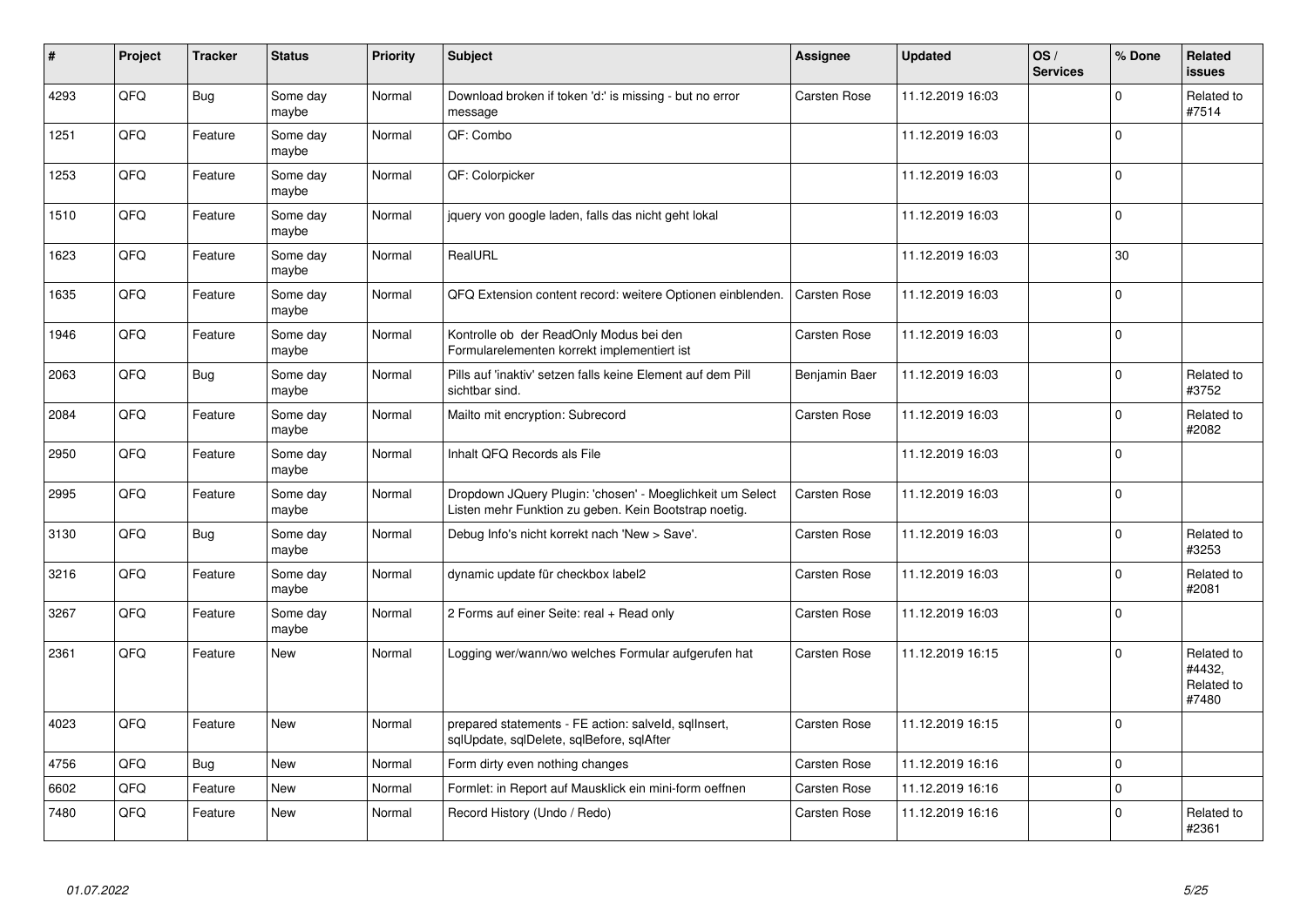| ∦    | Project | <b>Tracker</b> | <b>Status</b> | <b>Priority</b> | Subject                                                                                                                               | Assignee     | <b>Updated</b>   | OS/<br><b>Services</b> | % Done      | Related<br><b>issues</b> |
|------|---------|----------------|---------------|-----------------|---------------------------------------------------------------------------------------------------------------------------------------|--------------|------------------|------------------------|-------------|--------------------------|
| 8702 | QFQ     | Feature        | New           | Normal          | Load Record which is locked: missing user info                                                                                        | Carsten Rose | 11.12.2019 16:16 |                        | 0           | Related to<br>#9789      |
| 9777 | QFQ     | Feature        | New           | Normal          | Logging QFQ Variables                                                                                                                 | Carsten Rose | 16.12.2019 17:17 |                        | 0           |                          |
| 9853 | QFQ     | Feature        | <b>New</b>    | Normal          | Check das SQL / QFQ / Mail Logfile geschrieben wird                                                                                   |              | 09.01.2020 11:15 |                        | 0           |                          |
| 9927 | QFQ     | Feature        | New           | Normal          | QFQ Update: a) Update nur machen wenn BE User<br>eingeloggt ist., b) Bei Fehler genaue Meldung welcher<br>Updateschritt Probleme hat. | Carsten Rose | 22.01.2020 12:59 |                        | 0           |                          |
| 7660 | QFQ     | Feature        | New           | Normal          | IMAP: import mails to DB, move / delete mails                                                                                         | Carsten Rose | 01.02.2020 09:52 |                        | 0           |                          |
| 5782 | QFQ     | Feature        | New           | Normal          | NextCloud API                                                                                                                         | Carsten Rose | 01.02.2020 10:02 |                        | 0           |                          |
| 7920 | QFQ     | Feature        | <b>New</b>    | Normal          | FE: Syntax Highlight, Zeinlenumbruch                                                                                                  | Carsten Rose | 01.02.2020 10:03 |                        | $\mathbf 0$ |                          |
| 3782 | QFQ     | <b>Bug</b>     | Priorize      | Normal          | Bei fehlerhafter Eingabe (z.B. Datum) sollte das erwartete<br>Format angezeigt werden                                                 | Carsten Rose | 01.02.2020 10:13 |                        | 0           |                          |
| 5942 | QFQ     | Feature        | Priorize      | Normal          | 'L' and 'type': append to links, generate via '_link' by using 'u:'                                                                   | Carsten Rose | 01.02.2020 10:13 |                        | 0           |                          |
| 6574 | QFQ     | Bug            | Priorize      | Normal          | qfq.log: Fehlermeldung wurde angezeigt, aber nicht geloggt                                                                            | Carsten Rose | 01.02.2020 10:13 |                        | 0           |                          |
| 6998 | QFQ     | Feature        | Priorize      | Normal          | Form: with debug=on show column information as tooltip of<br>column label                                                             | Carsten Rose | 01.02.2020 10:13 |                        | 0           |                          |
| 7217 | QFQ     | Feature        | Priorize      | Normal          | Download: notice User if `_sip=?` is missing                                                                                          | Carsten Rose | 01.02.2020 10:13 |                        | 0           |                          |
| 7290 | QFQ     | Feature        | Priorize      | Normal          | FormEditor: title as textarea if LEN(title)>60                                                                                        | Carsten Rose | 01.02.2020 10:13 |                        | 0           | Blocked by<br>#7682      |
| 7522 | QFQ     | Feature        | Priorize      | Normal          | Inserting default index.html to folder (Avoid Apache Indexing)                                                                        | Carsten Rose | 01.02.2020 10:13 |                        | 0           |                          |
| 7616 | QFQ     | Bug            | Priorize      | Normal          | Selectlist with Enum & Dynamic Update                                                                                                 | Carsten Rose | 01.02.2020 10:13 |                        | 0           |                          |
| 7630 | QFQ     | Feature        | Priorize      | Normal          | detailed error message for simple upload                                                                                              | Carsten Rose | 01.02.2020 10:13 |                        | 0           |                          |
| 7656 | QFQ     | Bug            | Priorize      | Normal          | FE with required, 'pattern' and 'extraButtonLock': always<br>complain about missing value                                             | Carsten Rose | 01.02.2020 10:13 |                        | 0           |                          |
| 8034 | QFQ     | Feature        | Priorize      | Normal          | FormElement 'data': 22.22.2222 should not be accepted                                                                                 | Carsten Rose | 01.02.2020 10:13 |                        | 0           |                          |
| 8037 | QFQ     | Bug            | Priorize      | Normal          | FE.type=upload (advanced mode): {{slaveId:V}} missing<br>during dynamic update                                                        | Carsten Rose | 01.02.2020 10:13 |                        | 0           |                          |
| 8584 | QFQ     | Feature        | Priorize      | Normal          | FE 'Action' - never assign to Container (except Template)<br>Group)                                                                   | Carsten Rose | 01.02.2020 10:13 |                        | 0           |                          |
| 8585 | QFG     | Feature        | Priorize      | Normal          | Enhance Error message for 'unknown form'                                                                                              | Carsten Rose | 01.02.2020 10:13 |                        | 0           |                          |
| 9862 | QFQ     | <b>Bug</b>     | Priorize      | Normal          | Failed writing to sql mail qfq.log should throw an exception                                                                          | Carsten Rose | 01.02.2020 10:13 |                        | $\mathbf 0$ |                          |
| 9900 | QFQ     | Feature        | Priorize      | Normal          | Generic API Call: tt-content record >> JSON                                                                                           | Carsten Rose | 01.02.2020 10:13 |                        | 0           |                          |
| 9947 | QFQ     | <b>Bug</b>     | Priorize      | Normal          | Unwanted error message if missing 'typeAheadSqlPrefetch'                                                                              | Carsten Rose | 01.02.2020 10:13 |                        | 0           |                          |
| 9975 | QFQ     | <b>Bug</b>     | Priorize      | Normal          | Dropdown Menu: 'r:3' broken                                                                                                           | Carsten Rose | 01.02.2020 10:13 |                        | 0           |                          |
| 9983 | QFQ     | Feature        | New           | Normal          | Report Notation: new keyword 'range'                                                                                                  | Carsten Rose | 01.02.2020 15:55 |                        | 0           |                          |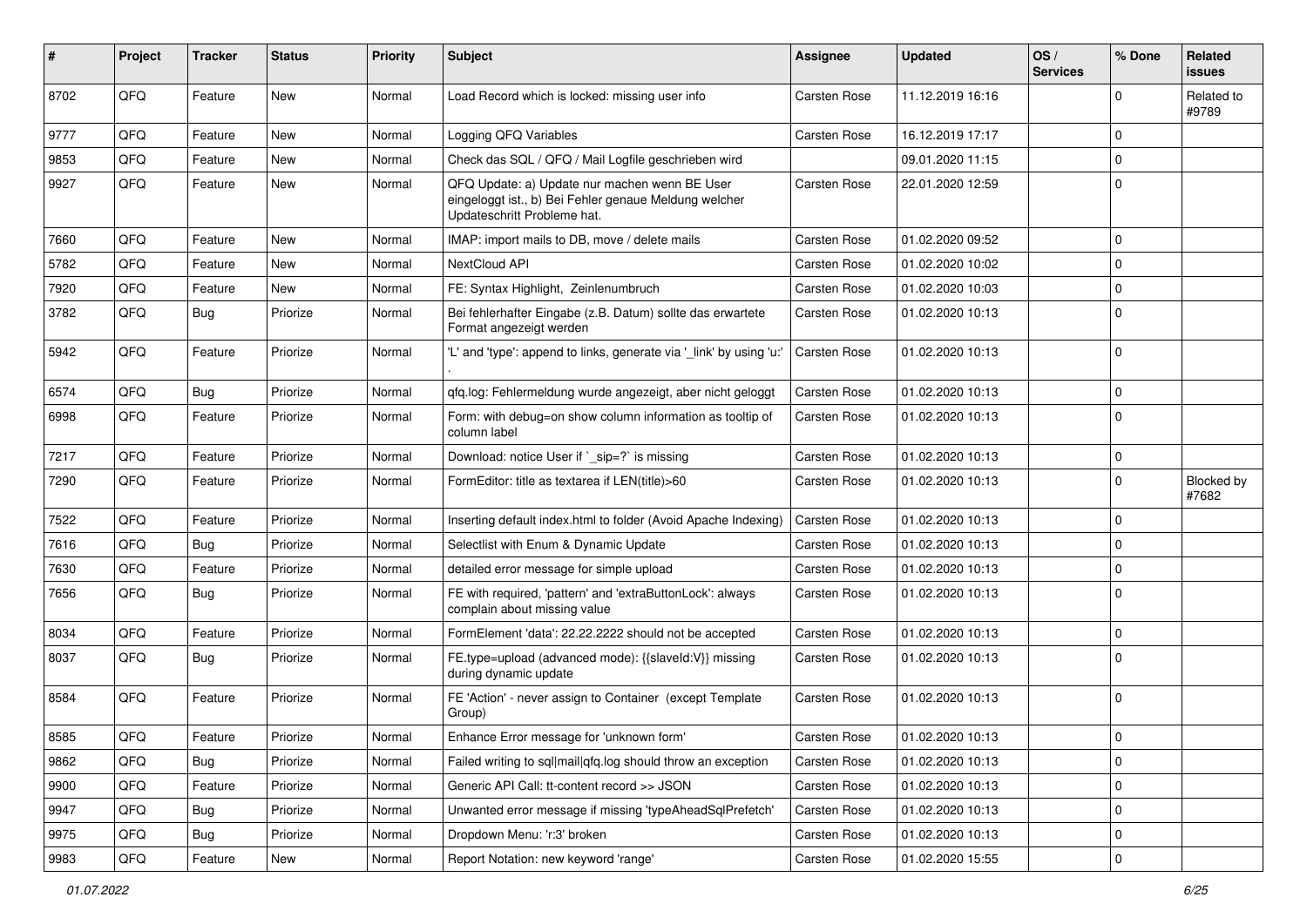| #     | Project | <b>Tracker</b> | <b>Status</b>     | <b>Priority</b> | <b>Subject</b>                                                                                                       | Assignee            | <b>Updated</b>   | OS/<br><b>Services</b> | % Done      | Related<br>issues   |
|-------|---------|----------------|-------------------|-----------------|----------------------------------------------------------------------------------------------------------------------|---------------------|------------------|------------------------|-------------|---------------------|
| 2643  | QFQ     | <b>Bug</b>     | Some day<br>maybe | Normal          | Zend / PHP Webinars anschauen                                                                                        | Carsten Rose        | 01.02.2020 15:56 |                        | $\Omega$    |                     |
| 9024  | QFQ     | <b>Bug</b>     | Some day<br>maybe | Normal          | QFQ Einarbeitung                                                                                                     |                     | 01.02.2020 15:56 |                        | $\Omega$    |                     |
| 9535  | QFQ     | <b>Bug</b>     | Feedback          | Normal          | Report:  AS ' vertical' - column to wide - vertical >> rot45,<br>rot90                                               | Benjamin Baer       | 01.02.2020 15:56 |                        | $\Omega$    |                     |
| 9773  | QFQ     | Bug            | <b>New</b>        | Normal          | form.parameter.formModeGlobal=requiredOff                                                                            | <b>Carsten Rose</b> | 01.02.2020 15:56 |                        | $\Omega$    |                     |
| 9855  | QFQ     | Bug            | New               | Normal          | <b>Required Check</b>                                                                                                |                     | 01.02.2020 15:56 |                        | $\mathbf 0$ |                     |
| 9898  | QFQ     | <b>Bug</b>     | Feedback          | Normal          | Formular trotz Timeout gespeichert                                                                                   | Benjamin Baer       | 01.02.2020 15:56 |                        | $\mathbf 0$ |                     |
| 10014 | QFQ     | Feature        | New               | Normal          | Manual.rst: describe behaviour and process order of<br>fillStoreVar, slaveId, sqlBefore,                             | Carsten Rose        | 01.02.2020 22:31 |                        | $\mathbf 0$ |                     |
| 9928  | QFQ     | Feature        | Priorize          | Normal          | SpecialColumnName: a) Deprecated: ' AS "_+tag "', b)<br>New: ' AS " <tag1><tag2>"</tag2></tag1>                      | <b>Carsten Rose</b> | 01.02.2020 23:17 |                        | $\Omega$    | Related to<br>#9929 |
| 8277  | QFQ     | Feature        | Priorize          | Normal          | fe.parameter.default=                                                                                                | Carsten Rose        | 01.02.2020 23:17 |                        | $\Omega$    | Related to<br>#8113 |
| 9968  | QFQ     | Feature        | Priorize          | Normal          | Tooltip in Links for Developer                                                                                       | Carsten Rose        | 01.02.2020 23:17 |                        | $\mathbf 0$ |                     |
| 3613  | QFQ     | Bug            | Some day<br>maybe | Normal          | note /note unchecked -> note div (col-md) wird weiterhin<br>gerendert                                                | Elias Villiger      | 01.02.2020 23:19 |                        | 100         |                     |
| 4092  | QFQ     | Bug            | Some day<br>maybe | Normal          | 1) Logging verbessern wann welches FE warum ausgefuehrt<br>wird, 2) Documentation: Best Practice Template Group      | Carsten Rose        | 01.02.2020 23:19 |                        | $\Omega$    | Related to<br>#3504 |
| 4528  | QFQ     | <b>Bug</b>     | Some day<br>maybe | Normal          | extraButtonLock mit SQLAhead Bug                                                                                     | Carsten Rose        | 01.02.2020 23:19 |                        | $\Omega$    |                     |
| 4583  | QFQ     | <b>Bug</b>     | Some day<br>maybe | Normal          | Dynamic Update bei TypeAhead Feldern                                                                                 | Carsten Rose        | 01.02.2020 23:19 |                        | $\Omega$    |                     |
| 4606  | QFQ     | Feature        | Some day<br>maybe | Normal          | link: qualifier to render bootstrap button                                                                           | Carsten Rose        | 01.02.2020 23:19 |                        | $\Omega$    |                     |
| 4869  | QFQ     | Feature        | Some day<br>maybe | Normal          | Dynamic Update (show, hide, readonly?, required?) for<br><b>Template Group Elements</b>                              | Carsten Rose        | 01.02.2020 23:19 |                        | $\Omega$    | Related to<br>#4865 |
| 4872  | QFQ     | Feature        | Some day<br>maybe | Normal          | Fields of Typo3 page available in STORE_TYPO3                                                                        | Carsten Rose        | 01.02.2020 23:19 |                        | $\Omega$    |                     |
| 5021  | QFQ     | <b>Bug</b>     | Some day<br>maybe | Normal          | FE.typ=extra - during save displays error 'datum2' already<br>filled in STORE_SIP - the value is stored nevertheless | Carsten Rose        | 01.02.2020 23:19 |                        | $\mathbf 0$ | Related to<br>#3875 |
| 5132  | QFQ     | Feature        | Some day<br>maybe | Normal          | Error Message sendmail missing attachment: more details                                                              | Carsten Rose        | 01.02.2020 23:19 |                        | $\Omega$    |                     |
| 5389  | QFQ     | Feature        | Some day<br>maybe | Normal          | QFQ Design: Multline label / note                                                                                    | Benjamin Baer       | 01.02.2020 23:19 |                        | $\Omega$    |                     |
| 5557  | QFQ     | Bug            | Some day<br>maybe | Normal          | Form load: STORE_RECORD filled, but should be empty                                                                  | Carsten Rose        | 01.02.2020 23:19 |                        | $\mathbf 0$ |                     |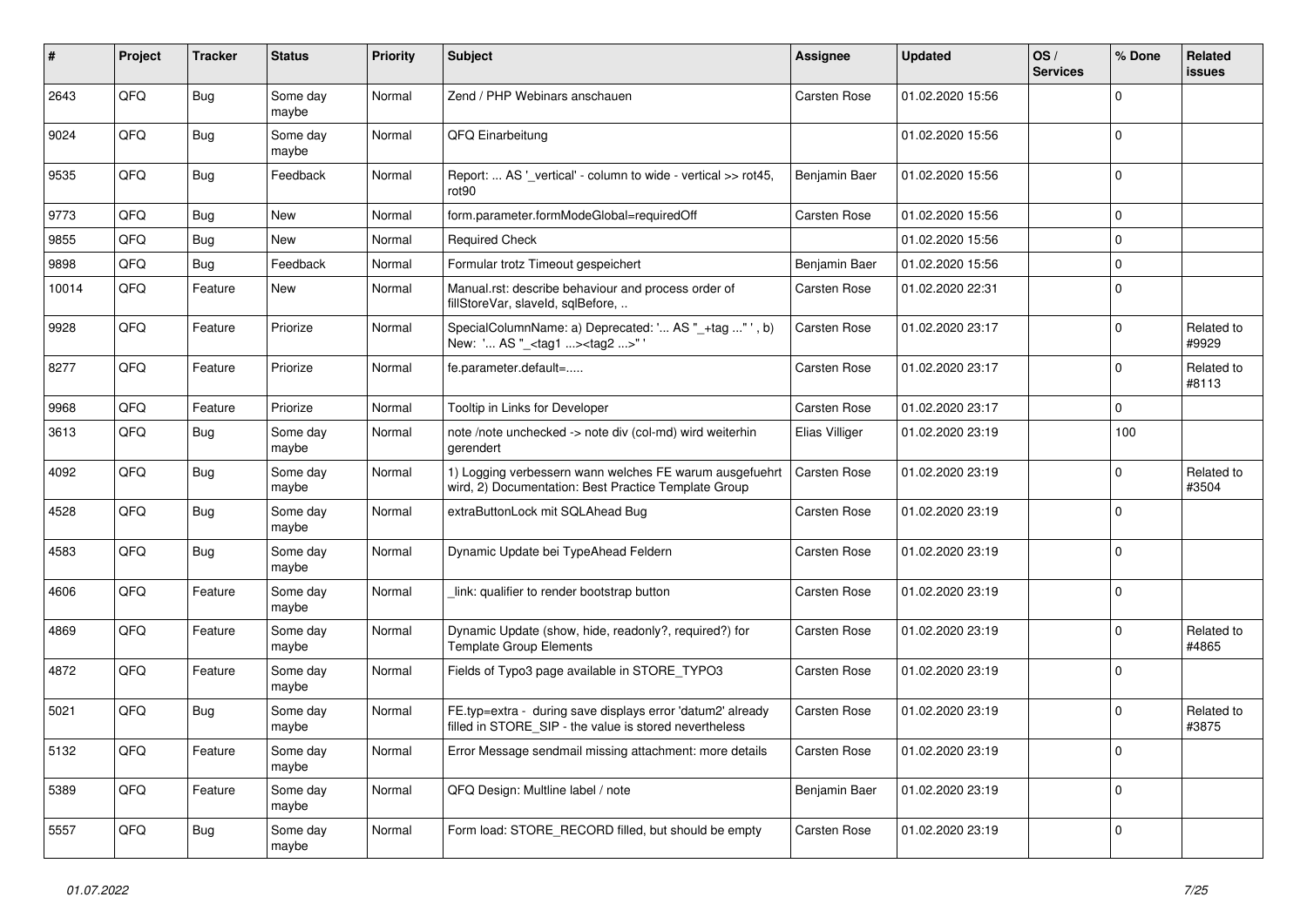| $\vert$ # | Project | <b>Tracker</b> | <b>Status</b>     | <b>Priority</b> | <b>Subject</b>                                                                   | Assignee            | <b>Updated</b>   | OS/<br><b>Services</b> | % Done      | Related<br>issues   |
|-----------|---------|----------------|-------------------|-----------------|----------------------------------------------------------------------------------|---------------------|------------------|------------------------|-------------|---------------------|
| 5579      | QFQ     | Feature        | Some day<br>maybe | Normal          | Enhance Doc / Presentation: variable type 'link column type'                     | Carsten Rose        | 01.02.2020 23:19 |                        | $\Omega$    |                     |
| 5706      | QFQ     | <b>Bug</b>     | Some day<br>maybe | Normal          | upload: fileDestination needs to be sanatized                                    | Carsten Rose        | 01.02.2020 23:19 |                        | $\Omega$    |                     |
| 5768      | QFQ     | <b>Bug</b>     | Some day<br>maybe | Normal          | '{{pageLanguage:T}}' missing if QFQ is called via api                            | Carsten Rose        | 01.02.2020 23:19 |                        | $\Omega$    |                     |
| 5805      | QFQ     | Feature        | Some day<br>maybe | Normal          | TypeAHead SQL value instead of key stored                                        |                     | 01.02.2020 23:19 |                        | $\Omega$    | Related to<br>#5444 |
| 5852      | QFQ     | Feature        | Some day<br>maybe | Normal          | Logging: mail.log / sql.log - im FE anzeigen und via AJAX<br>aktualisieren       | Carsten Rose        | 01.02.2020 23:19 |                        | $\Omega$    | Related to<br>#5885 |
| 5877      | QFQ     | Bug            | Some day<br>maybe | Normal          | FE.type=note:bsColumn strange behaviour                                          |                     | 01.02.2020 23:19 |                        | $\Omega$    |                     |
| 5893      | QFQ     | Feature        | Some day<br>maybe | Normal          | Edit on double-click                                                             |                     | 01.02.2020 23:19 |                        | 0           | Related to<br>#5894 |
| 5895      | QFQ     | Feature        | Some day<br>maybe | Normal          | Tutorial: List of all QFQ Features                                               |                     | 01.02.2020 23:19 |                        | $\Omega$    |                     |
| 5923      | QFQ     | Feature        | Some day<br>maybe | Normal          | fillStoreSystemBySqlLate                                                         |                     | 01.02.2020 23:19 |                        | $\Omega$    |                     |
| 5983      | QFQ     | Feature        | Some day<br>maybe | Normal          | Form Submit (save & update): normalize date/-time FE                             | Carsten Rose        | 01.02.2020 23:19 |                        | $\Omega$    |                     |
| 5991      | QFQ     | <b>Bug</b>     | Some day<br>maybe | Normal          | URLs with ' ' or long parameter are problematic                                  | <b>Carsten Rose</b> | 01.02.2020 23:19 |                        | $\Omega$    |                     |
| 6084      | QFQ     | Feature        | Some day<br>maybe | Normal          | New escape type: 'D' - convert date                                              |                     | 01.02.2020 23:19 |                        | $\Omega$    |                     |
| 6704      | QFQ     | Feature        | Some day<br>maybe | Normal          | Upload Mode: Bilder in Notizen rechts sollen aktuellen<br>Upload repräsentieren. |                     | 01.02.2020 23:19 |                        | $\mathbf 0$ | Related to<br>#3264 |
| 7100      | QFQ     | Feature        | Some day<br>maybe | Normal          | Download: log access, max downloads, time limit                                  |                     | 01.02.2020 23:19 |                        | $\mathbf 0$ |                     |
| 7281      | QFQ     | <b>Bug</b>     | Some day<br>maybe | Normal          | Subrecords: on large screen separator line too short                             |                     | 01.02.2020 23:19 |                        | $\Omega$    |                     |
| 7921      | QFQ     | Feature        | Some day<br>maybe | Normal          | Rest API Export: URL kuerzer machen                                              |                     | 01.02.2020 23:19 |                        | $\Omega$    |                     |
| 8056      | QFQ     | Feature        | Some day<br>maybe | Normal          | Termin Organisation (Reservation)                                                |                     | 01.02.2020 23:19 |                        | $\Omega$    | Related to<br>#8658 |
| 8522      | QFQ     | Feature        | Some day<br>maybe | Normal          | build QFQ - npm warnings                                                         | Benjamin Baer       | 01.02.2020 23:19 |                        | 50          |                     |
| 955       | QFQ     | Feature        | Some day<br>maybe | Normal          | QF: Notizen vor/nach dem Form                                                    |                     | 01.02.2020 23:20 |                        | $\Omega$    |                     |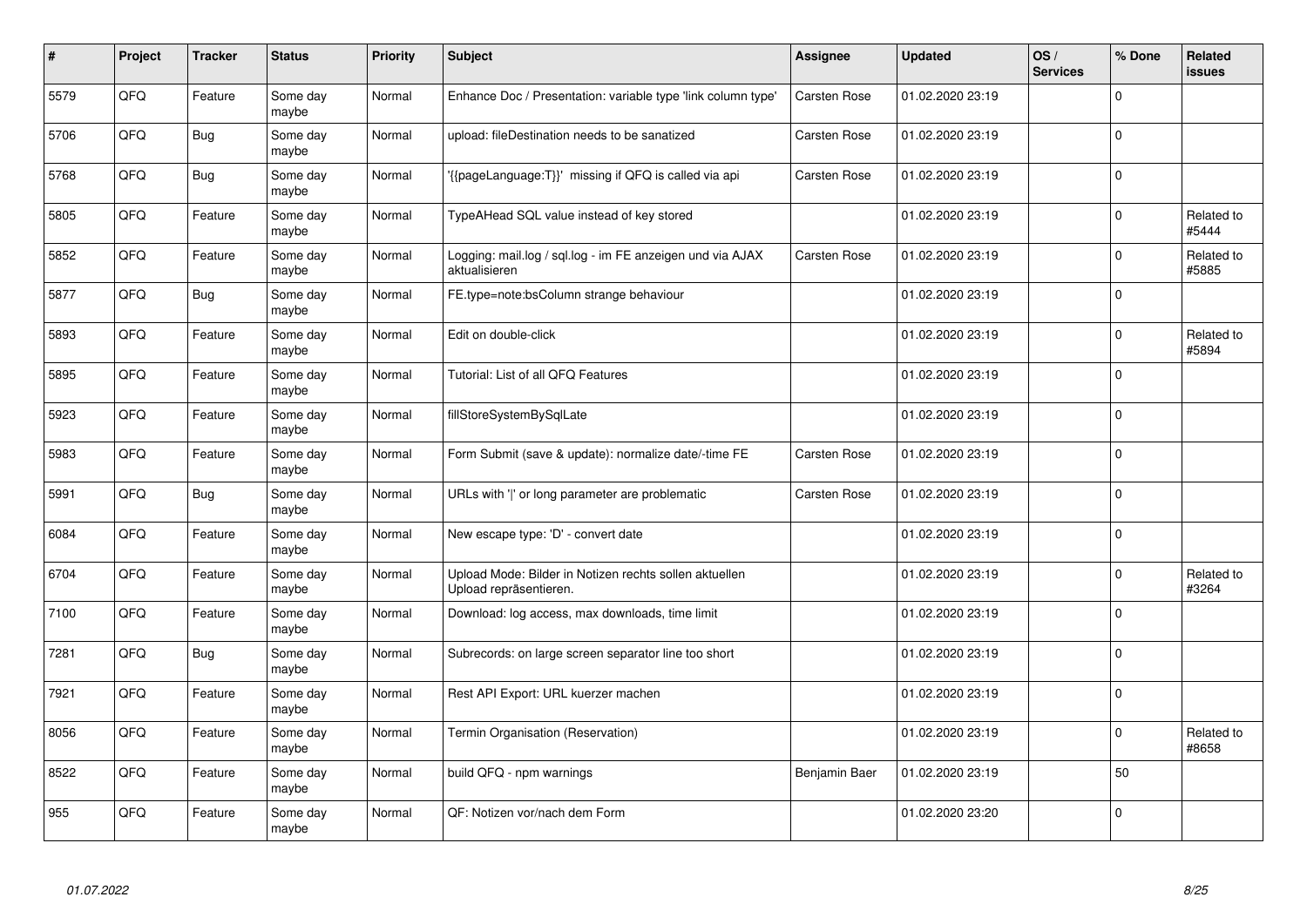| ∦    | Project | <b>Tracker</b> | <b>Status</b>     | <b>Priority</b> | <b>Subject</b>                                                                                                                                           | <b>Assignee</b>     | <b>Updated</b>   | OS/<br><b>Services</b> | % Done      | Related<br><b>issues</b>                    |
|------|---------|----------------|-------------------|-----------------|----------------------------------------------------------------------------------------------------------------------------------------------------------|---------------------|------------------|------------------------|-------------|---------------------------------------------|
| 1234 | QFQ     | Feature        | Some day<br>maybe | Normal          | QF: Record numbering: Im Grid soll in Spalte 1optional die<br>laufende Nummer der Records angezeigt werden.                                              |                     | 01.02.2020 23:20 |                        | 0           |                                             |
| 4328 | QFQ     | <b>Bug</b>     | Some day<br>maybe | Normal          | Error Message: Show FE name/number on problems in FE                                                                                                     | <b>Carsten Rose</b> | 01.02.2020 23:20 |                        | $\Omega$    |                                             |
| 4330 | QFQ     | Feature        | Some day<br>maybe | Normal          | Error Message: report missing {{ / }} in sqlUpdate, sqlInsert,<br>sqlDelete, sqlAfter, sqlBefore in FE action elements.                                  | Carsten Rose        | 01.02.2020 23:20 |                        | 0           |                                             |
| 4398 | QFQ     | <b>Bug</b>     | Some day<br>maybe | Normal          | Typeahead: mouse click in a prefilled input opens a single<br>item dropdown with the current value - click on it seems to<br>set the value, not the key. | Benjamin Baer       | 01.02.2020 23:20 |                        | $\Omega$    | Related to<br>#4457                         |
| 4433 | QFQ     | Feature        | Some day<br>maybe | Normal          | Log when SIP will be destroyed by QFQ for any (security)<br>reason                                                                                       |                     | 01.02.2020 23:20 |                        | $\Omega$    | Related to<br>#4432,<br>Related to<br>#5458 |
| 4435 | QFQ     | Feature        | Some day<br>maybe | Normal          | Report: striptags - specify allowed tags                                                                                                                 |                     | 01.02.2020 23:20 |                        | $\Omega$    |                                             |
| 4439 | QFQ     | Feature        | Some day<br>maybe | Normal          | Log: report all actions fired by an FE Element, incl. the<br>original directive (slaveld, sqllnsert, )                                                   |                     | 01.02.2020 23:20 |                        | $\Omega$    | Related to<br>#4432,<br>Related to<br>#5458 |
| 4454 | QFQ     | <b>Bug</b>     | Some day<br>maybe | Normal          | Required Elements: multiple elements in a row - whole row<br>marked if only one input is empty.                                                          | Benjamin Baer       | 01.02.2020 23:20 |                        | $\mathbf 0$ |                                             |
| 4651 | QFQ     | <b>Bug</b>     | Some day<br>maybe | Normal          | "Loading document" Modal wird angezeigt bei uzhcd type=2<br>Ansicht                                                                                      | Carsten Rose        | 01.02.2020 23:20 |                        | $\Omega$    |                                             |
| 4652 | QFQ     | Feature        | Some day<br>maybe | Normal          | UZH CD: Weiterleitung auf benutzerdefinierte 403/404 Seite                                                                                               | <b>Carsten Rose</b> | 01.02.2020 23:20 |                        | $\Omega$    |                                             |
| 4757 | QFQ     | Feature        | Some day<br>maybe | Normal          | Test subrecord: download links ok? Links ok?                                                                                                             | <b>Carsten Rose</b> | 01.02.2020 23:20 |                        | $\Omega$    |                                             |
| 4816 | QFQ     | Feature        | Some day<br>maybe | Normal          | Templates for QFQ Reports (Tables, Radios, )                                                                                                             |                     | 01.02.2020 23:20 |                        | $\Omega$    |                                             |
| 5024 | QFQ     | Feature        | Some day<br>maybe | Normal          | Fabric: Generate PDF with edits                                                                                                                          | Benjamin Baer       | 01.02.2020 23:20 |                        | $\Omega$    | Related to<br>#10704                        |
| 5342 | QFQ     | Feature        | Some day<br>maybe | Normal          | link - with HTML Attributes                                                                                                                              |                     | 01.02.2020 23:20 |                        | 0           | Related to<br>#14077                        |
| 5428 | QFQ     | Feature        | Some day<br>maybe | Normal          | secure thumbnail: late render on access.                                                                                                                 | <b>Carsten Rose</b> | 01.02.2020 23:20 |                        | $\mathbf 0$ |                                             |
| 5455 | QFQ     | Feature        | Some day<br>maybe | Normal          | Mail Redirects grld abhaengig                                                                                                                            |                     | 01.02.2020 23:20 |                        | $\mathbf 0$ |                                             |
| 5665 | QFG     | Feature        | Some day<br>maybe | Normal          | Versuch das '{{!' nicht mehr noetig ist.                                                                                                                 | Carsten Rose        | 01.02.2020 23:20 |                        | $\mathbf 0$ | Related to<br>#7432,<br>Related to<br>#7434 |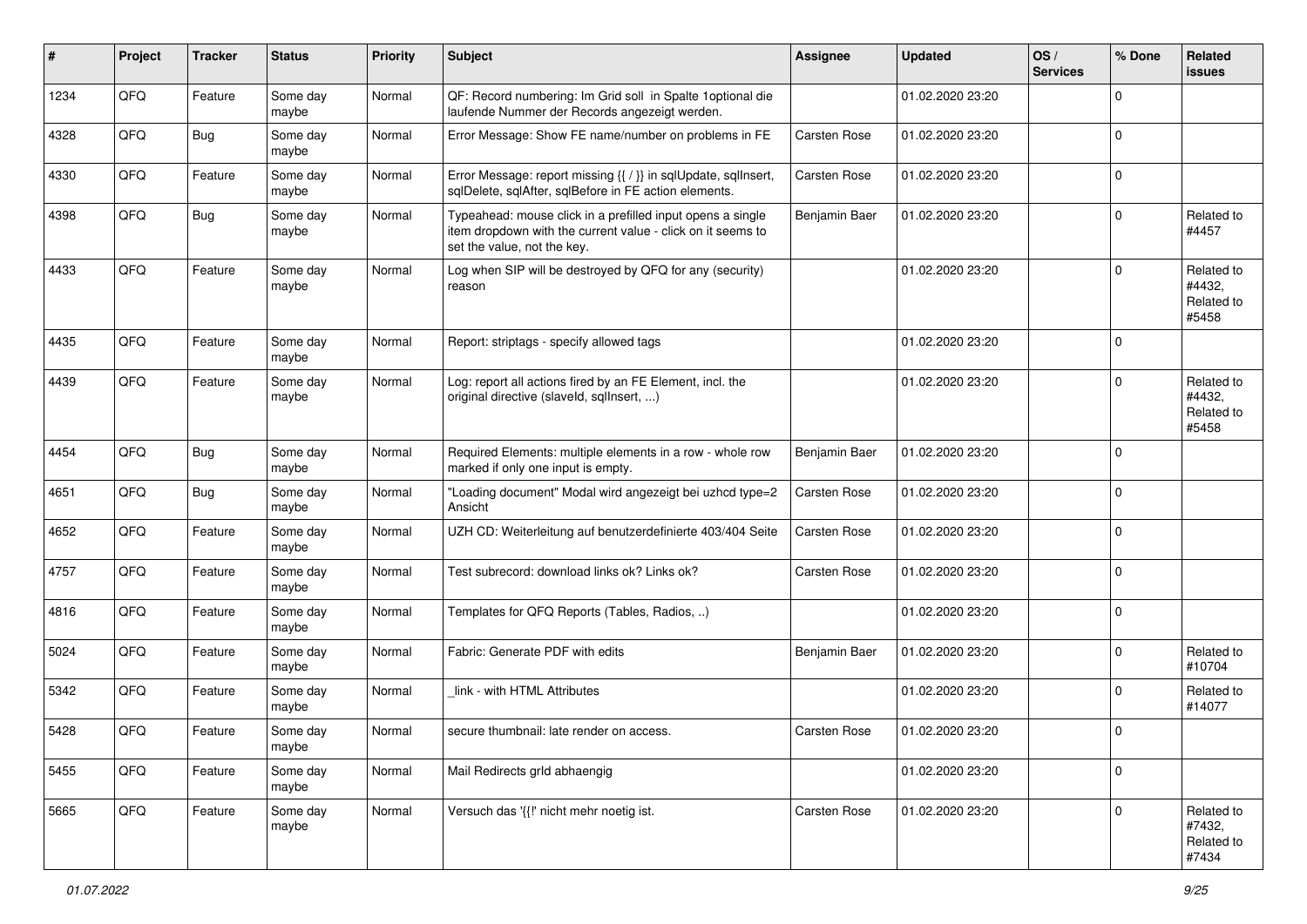| $\vert$ # | Project | <b>Tracker</b> | <b>Status</b>     | <b>Priority</b> | <b>Subject</b>                                                                                                                                                | <b>Assignee</b> | <b>Updated</b>   | OS/<br><b>Services</b> | % Done      | Related<br><b>issues</b>                    |
|-----------|---------|----------------|-------------------|-----------------|---------------------------------------------------------------------------------------------------------------------------------------------------------------|-----------------|------------------|------------------------|-------------|---------------------------------------------|
| 5850      | QFQ     | Feature        | Some day<br>maybe | Normal          | Deployment: In QFQ Doc best practice fuer zeitgemaesses<br>Deployment beschreiben                                                                             |                 | 01.02.2020 23:20 |                        | $\mathbf 0$ |                                             |
| 5851      | QFQ     | Feature        | Some day<br>maybe | Normal          | Queue System implementieren: MQTT, RabbitMQ                                                                                                                   |                 | 01.02.2020 23:20 |                        | $\mathbf 0$ | Related to<br>#5715                         |
| 7101      | QFQ     | <b>Bug</b>     | Some day<br>maybe | Normal          | 'form' in SIP and 'report' - breaks                                                                                                                           |                 | 01.02.2020 23:20 |                        | $\mathbf 0$ |                                             |
| 7402      | QFQ     | <b>Bug</b>     | Some day<br>maybe | Normal          | thumbnail cache: outdated picture when permission denied<br>and permission resolved.                                                                          |                 | 01.02.2020 23:20 |                        | $\Omega$    |                                             |
| 4343      | QFQ     | Feature        | Some day<br>maybe | Normal          | Link: Classifier to add 'attributes'                                                                                                                          | Carsten Rose    | 01.02.2020 23:20 |                        | $\mathbf 0$ | Related to<br>#14077                        |
| 4365      | QFQ     | Feature        | Some day<br>maybe | Normal          | Multi Language: new way of config                                                                                                                             | Carsten Rose    | 01.02.2020 23:20 |                        | $\Omega$    |                                             |
| 4443      | QFQ     | Feature        | Some day<br>maybe | Normal          | Form: multiple secondary tables                                                                                                                               |                 | 01.02.2020 23:20 |                        | $\Omega$    |                                             |
| 4446      | QFQ     | Feature        | Some day<br>maybe | Normal          | New FE get same feldContainerId as last modifed FE                                                                                                            |                 | 01.02.2020 23:20 |                        | $\Omega$    |                                             |
| 4536      | QFQ     | Feature        | Some day<br>maybe | Normal          | FE upload: problem with delete if mutliple uploads an<br>FE.name="                                                                                            |                 | 01.02.2020 23:20 |                        | 0           |                                             |
| 4546      | QFQ     | <b>Bug</b>     | Some day<br>maybe | Normal          | NH: SIP storage is destroyed                                                                                                                                  |                 | 01.02.2020 23:20 |                        | $\mathbf 0$ |                                             |
| 4549      | QFQ     | <b>Bug</b>     | Some day<br>maybe | Normal          | TemplateGroups: FE.type SELECT loose selected value after   Carsten Rose<br>save                                                                              |                 | 01.02.2020 23:20 |                        | $\Omega$    | Related to<br>#4548.<br>Related to<br>#4771 |
| 4551      | QFQ     | Feature        | Some day<br>maybe | Normal          | Set 'pills' via dynamicUpdate to show/hide/disabled                                                                                                           |                 | 01.02.2020 23:20 |                        | 0           | Related to<br>#3752                         |
| 4626      | QFQ     | Feature        | Some day<br>maybe | Normal          | Mobile View: 'classBody=qfq-form-right' makes no sense                                                                                                        |                 | 01.02.2020 23:20 |                        | $\Omega$    |                                             |
| 4627      | QFQ     | Feature        | Some day<br>maybe | Normal          | dbupdate: all tables - check 'create', 'modified' if it is possible<br>to change to default 'CURRENT_TIMESTAMP' and modified<br>'ON UPDATE CURRENT_TIMESTAMP' |                 | 01.02.2020 23:20 |                        | $\Omega$    |                                             |
| 4640      | QFQ     | Feature        | Some day<br>maybe | Normal          | <b>Rename System Forms</b>                                                                                                                                    |                 | 01.02.2020 23:20 |                        | $\Omega$    |                                             |
| 4650      | QFQ     | Feature        | Some day<br>maybe | Normal          | Convert html to doc/rtf                                                                                                                                       | Carsten Rose    | 01.02.2020 23:20 |                        | $\Omega$    | Related to<br>#10704                        |
| 4659      | QFQ     | <b>Bug</b>     | Some day<br>maybe | Normal          | infoButtonExtra                                                                                                                                               | Carsten Rose    | 01.02.2020 23:20 |                        | 0           |                                             |
| 4719      | QFQ     | Feature        | Some day<br>maybe | Normal          | Custom Message in Client in case of 'Browser tab close,<br>modification will be lost'                                                                         |                 | 01.02.2020 23:20 |                        | $\mathbf 0$ |                                             |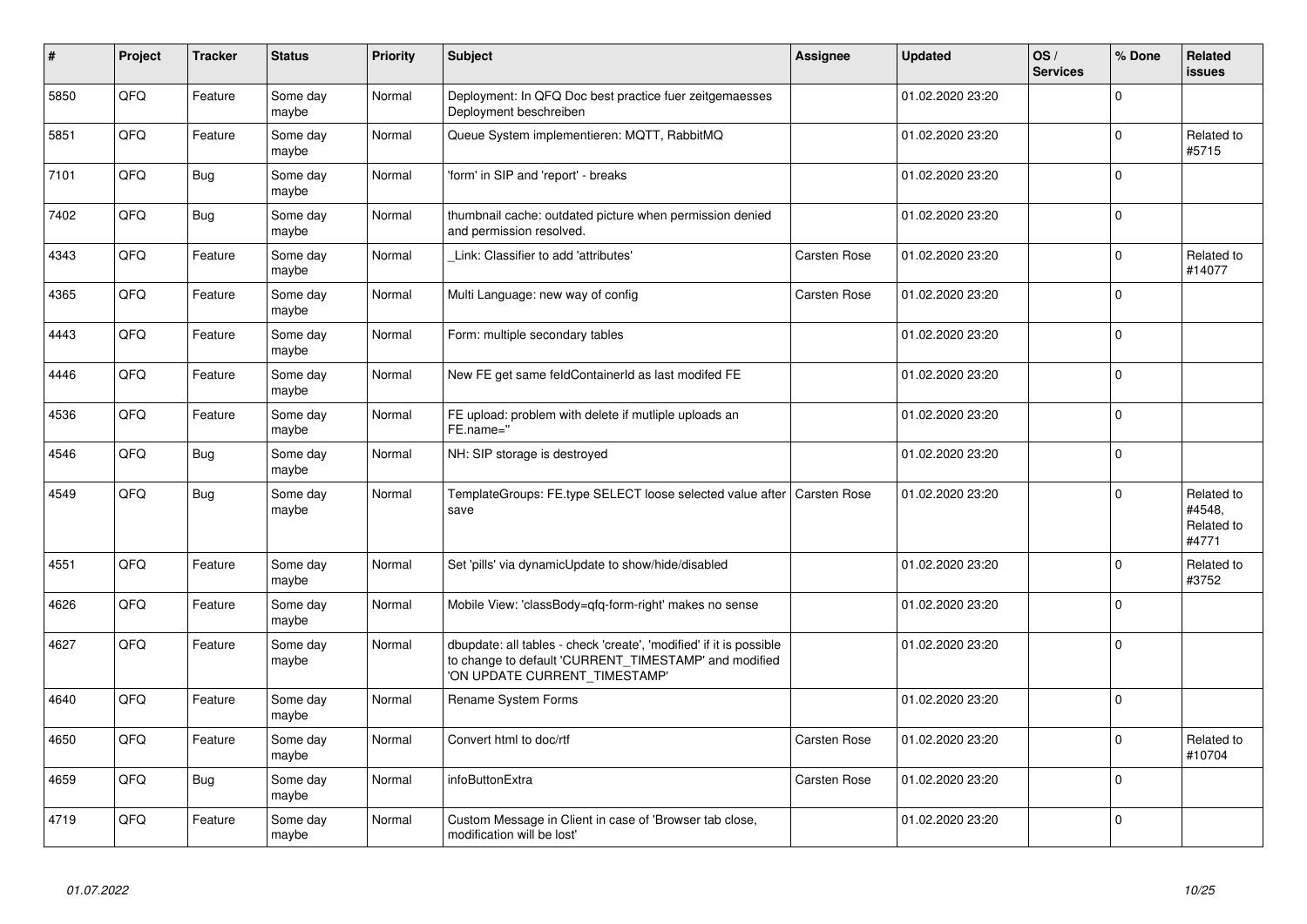| ∦    | Project | <b>Tracker</b> | <b>Status</b>     | <b>Priority</b> | <b>Subject</b>                                                                                                             | Assignee            | <b>Updated</b>   | OS/<br><b>Services</b> | % Done       | Related<br>issues                              |
|------|---------|----------------|-------------------|-----------------|----------------------------------------------------------------------------------------------------------------------------|---------------------|------------------|------------------------|--------------|------------------------------------------------|
| 4771 | QFQ     | Bug            | Some day<br>maybe | Normal          | qfq: select-down-values empty after save (edit-form for<br>program administrators)                                         | Carsten Rose        | 01.02.2020 23:20 |                        | 0            | Related to<br>#4549, Has<br>duplicate<br>#4282 |
| 5452 | QFQ     | Feature        | Some day<br>maybe | Normal          | Thumbnails from PDF: bad quality                                                                                           |                     | 01.02.2020 23:20 |                        | $\Omega$     |                                                |
| 5480 | QFQ     | Feature        | Some day<br>maybe | Normal          | QFQ: Dokumentation mit Screenshots versehen                                                                                | Carsten Rose        | 01.02.2020 23:20 |                        | $\Omega$     | Related to<br>#9879                            |
| 5892 | QFQ     | Feature        | Some day<br>maybe | Normal          | QFQ should use T3 API to manipulate FE GROUP<br>membership                                                                 |                     | 01.02.2020 23:20 |                        | $\Omega$     |                                                |
| 3504 | QFQ     | Feature        | New               | Normal          | Logging: welche Action FEs werden wann wie ausgefuehrt                                                                     | Carsten Rose        | 01.02.2020 23:21 |                        | $\Omega$     | Related to<br>#5458,<br>Related to<br>#4092    |
| 3547 | QFQ     | <b>Bug</b>     | <b>New</b>        | Normal          | FE of type 'note' causes writing of empty fields.                                                                          | <b>Carsten Rose</b> | 01.02.2020 23:21 |                        | $\Omega$     |                                                |
| 4250 | QFQ     | Feature        | <b>New</b>        | Normal          | AutoCron in QFQ via PHP                                                                                                    | Carsten Rose        | 01.02.2020 23:21 |                        | 0            | Related to<br>#3292,<br>Related to<br>#3291    |
| 5131 | QFQ     | Feature        | <b>New</b>        | Normal          | Activate Spin Gear ('wait/busy' indicator) via LINK attribute                                                              | Carsten Rose        | 01.02.2020 23:21 |                        | $\Omega$     |                                                |
| 5576 | QFQ     | <b>Bug</b>     | <b>New</b>        | Normal          | Using MySQL 'DROP' requires privilege - wich is not really<br>necessary.                                                   | <b>Carsten Rose</b> | 01.02.2020 23:21 |                        | $\Omega$     |                                                |
| 6289 | QFQ     | Feature        | New               | Normal          | Form: Log                                                                                                                  | Carsten Rose        | 01.02.2020 23:21 |                        | 0            |                                                |
| 6292 | QFQ     | Feature        | New               | Normal          | Download: File speichern mit Hash aber original Filename in<br>der Datenbank vermerken fuer Downloads                      | <b>Carsten Rose</b> | 01.02.2020 23:21 |                        | $\mathbf 0$  |                                                |
| 6437 | QFQ     | Feature        | New               | Normal          | Neuer Mode Button bei FormElementen                                                                                        | Carsten Rose        | 01.02.2020 23:21 |                        | $\Omega$     | Related to<br>#9668,<br>Blocked by<br>#9678    |
| 6462 | QFQ     | Bug            | New               | Normal          | File Upload: Nutzlose Fehlermeldung wenn Datei zu gross                                                                    | Carsten Rose        | 01.02.2020 23:21 |                        | $\Omega$     | Related to<br>#6139                            |
| 6483 | QFQ     | <b>Bug</b>     | New               | Normal          | R Store funktioniert nicht bei 'Report Notation' im FE                                                                     | Carsten Rose        | 01.02.2020 23:21 |                        | $\Omega$     |                                                |
| 6594 | QFQ     | Feature        | New               | Normal          | Excel: on download, check if there is a valid sip                                                                          | Carsten Rose        | 01.02.2020 23:21 |                        | $\Omega$     |                                                |
| 6609 | QFQ     | Feature        | New               | Normal          | Formlet: JSON API erweitern                                                                                                | Carsten Rose        | 01.02.2020 23:21 |                        | 50           |                                                |
| 6677 | QFQ     | <b>Bug</b>     | New               | Normal          | Error message FE Action Element: no/wrong FE reference<br>who cause the problem.                                           | Carsten Rose        | 01.02.2020 23:21 |                        | <sup>0</sup> |                                                |
| 6765 | QFQ     | Feature        | <b>New</b>        | Normal          | Moeglichkeit via QFQ eigene Logs zu schreiben                                                                              | Carsten Rose        | 01.02.2020 23:21 |                        | $\Omega$     |                                                |
| 6855 | QFQ     | Feature        | <b>New</b>        | Normal          | With {{feUser:U}}!={{feUser:T}}: Save / Delete: only possible<br>with {{feUserSave:U}}='yes' and '{{feUserDelete:U}}='yes' | <b>Carsten Rose</b> | 01.02.2020 23:21 |                        | $\Omega$     |                                                |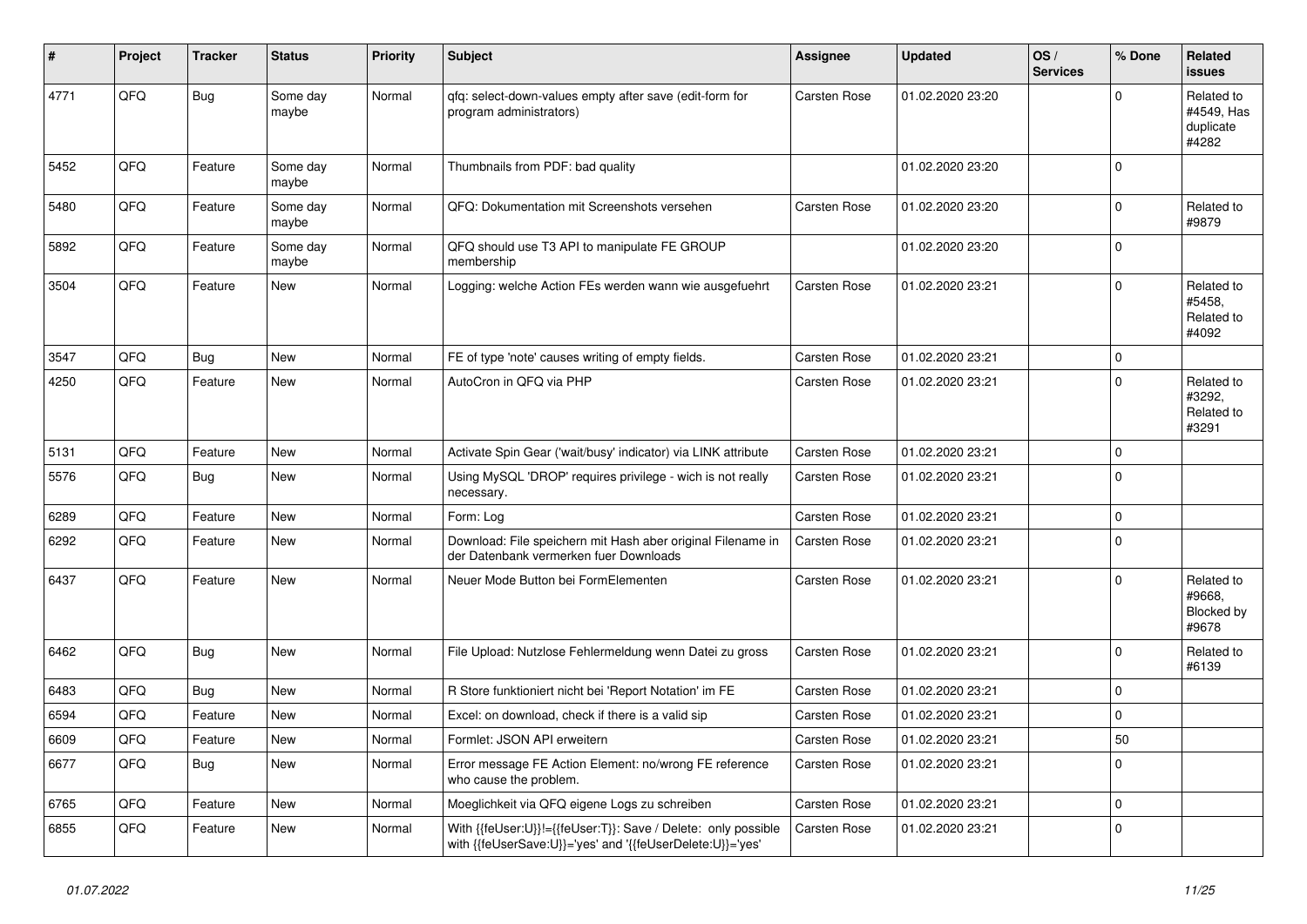| #    | Project | <b>Tracker</b> | <b>Status</b>     | <b>Priority</b> | <b>Subject</b>                                                                                                   | Assignee            | <b>Updated</b>   | OS/<br><b>Services</b> | % Done      | Related<br>issues         |
|------|---------|----------------|-------------------|-----------------|------------------------------------------------------------------------------------------------------------------|---------------------|------------------|------------------------|-------------|---------------------------|
| 6912 | QFQ     | Bug            | New               | Normal          | error Message Var 'deadline' already set in SIP - in Form<br>with FE.value={{deadline:R:::{{deadlinePeriod:Y}}}} | Carsten Rose        | 01.02.2020 23:21 |                        | 0           |                           |
| 6970 | QFQ     | Feature        | Some day<br>maybe | Normal          | tablesorter: default fuer 'sortReset' aendern von 'Ctrl' zu 'Alt'                                                | Benjamin Baer       | 01.02.2020 23:21 |                        | $\mathbf 0$ |                           |
| 6972 | QFQ     | Feature        | Some day<br>maybe | Normal          | Fabric Clipboard / cross browser tab                                                                             | Benjamin Baer       | 01.02.2020 23:21 |                        | $\mathbf 0$ |                           |
| 7014 | QFQ     | <b>Bug</b>     | New               | Normal          | Sending invalid emails succeeds when<br>debug.redirectAllMailTo is set                                           | Carsten Rose        | 01.02.2020 23:21 |                        | $\mathbf 0$ |                           |
| 7099 | QFQ     | Feature        | <b>New</b>        | Normal          | Redesign FormEditor                                                                                              | Carsten Rose        | 01.02.2020 23:21 |                        | $\mathbf 0$ |                           |
| 7102 | QFQ     | Feature        | New               | Normal          | Comment sign in report: '#' and '--'                                                                             | Carsten Rose        | 01.02.2020 23:21 |                        | $\mathbf 0$ |                           |
| 7119 | QFQ     | Feature        | New               | Normal          | Upload: scaleDownWidth, scaleDownHeight                                                                          | Carsten Rose        | 01.02.2020 23:21 |                        | $\mathbf 0$ |                           |
| 7175 | QFQ     | Feature        | <b>New</b>        | Normal          | Upload: md5 hash as filename                                                                                     | Carsten Rose        | 01.02.2020 23:21 |                        | $\mathbf 0$ |                           |
| 7219 | QFQ     | Bug            | New               | Normal          | typeSheadSql / typeAheadSqlPrefetch: change to curly<br>braces                                                   | Carsten Rose        | 01.02.2020 23:21 |                        | $\Omega$    |                           |
| 7239 | QFQ     | Feature        | New               | Normal          | TinyMCE: html tag whitelist                                                                                      | Carsten Rose        | 01.02.2020 23:21 |                        | $\mathbf 0$ | Related to<br>#14320      |
| 7261 | QFQ     | Bug            | <b>New</b>        | Normal          | Report pathFilename for user without path, only the filename                                                     | <b>Carsten Rose</b> | 01.02.2020 23:21 |                        | $\mathbf 0$ |                           |
| 7280 | QFQ     | Feature        | New               | Normal          | recently used table                                                                                              | <b>Carsten Rose</b> | 01.02.2020 23:21 |                        | $\mathbf 0$ |                           |
| 7342 | QFQ     | Feature        | New               | Normal          | add content $=$ hide this                                                                                        | Carsten Rose        | 01.02.2020 23:21 |                        | $\mathbf 0$ |                           |
| 7481 | QFQ     | Feature        | <b>New</b>        | Normal          | Detect 'BaseUrl' automatically                                                                                   | Carsten Rose        | 01.02.2020 23:21 |                        | 0           |                           |
| 7521 | QFQ     | Feature        | New               | Normal          | TemplateGroup: fe.type=upload                                                                                    | Carsten Rose        | 01.02.2020 23:21 |                        | 0           | Related to<br>#9706       |
| 7574 | QFQ     | <b>Bug</b>     | New               | Normal          | Substitute error: form element not reported / dont parse<br>Form.note                                            | Carsten Rose        | 01.02.2020 23:21 |                        | $\Omega$    |                           |
| 7681 | QFQ     | Feature        | <b>New</b>        | Normal          | Optional switch off 'check for modified record'                                                                  | Carsten Rose        | 01.02.2020 23:21 |                        | $\mathbf 0$ |                           |
| 7683 | QFQ     | Feature        | New               | Normal          | Special column names in '{{ SELECT  AS _link }}' should be<br>detected                                           | <b>Carsten Rose</b> | 01.02.2020 23:21 |                        | 0           |                           |
| 9602 | QFQ     | Feature        | New               | Normal          | Form definition as JSON                                                                                          | Carsten Rose        | 01.02.2020 23:21 |                        | 0           | Related to<br>#9600       |
| 4082 | QFQ     | Feature        | New               | Normal          | Dynamic Update: modeSql - useful default                                                                         | Carsten Rose        | 01.02.2020 23:22 |                        | 0           |                           |
| 6250 | QFQ     | Feature        | In Progress       | Normal          | Enhance layout: a) Subrecord, b) Subrecord-Title                                                                 | Carsten Rose        | 01.02.2020 23:22 |                        | 0           | Related to<br>#5391       |
| 7002 | QFQ     | <b>Bug</b>     | New               | Normal          | Dynamic Update: row does not disappear / appear                                                                  | Carsten Rose        | 01.02.2020 23:22 |                        | $\mathbf 0$ |                           |
| 7109 | QFQ     | Feature        | New               | Normal          | Dynamic Updates: row/element hide                                                                                | Carsten Rose        | 01.02.2020 23:22 |                        | 0           | Has<br>duplicate<br>#4081 |
| 7512 | QFQ     | Bug            | New               | Normal          | FE: inputType=number >> 'pattern' is not respected                                                               | Carsten Rose        | 01.02.2020 23:22 |                        | $\mathbf 0$ |                           |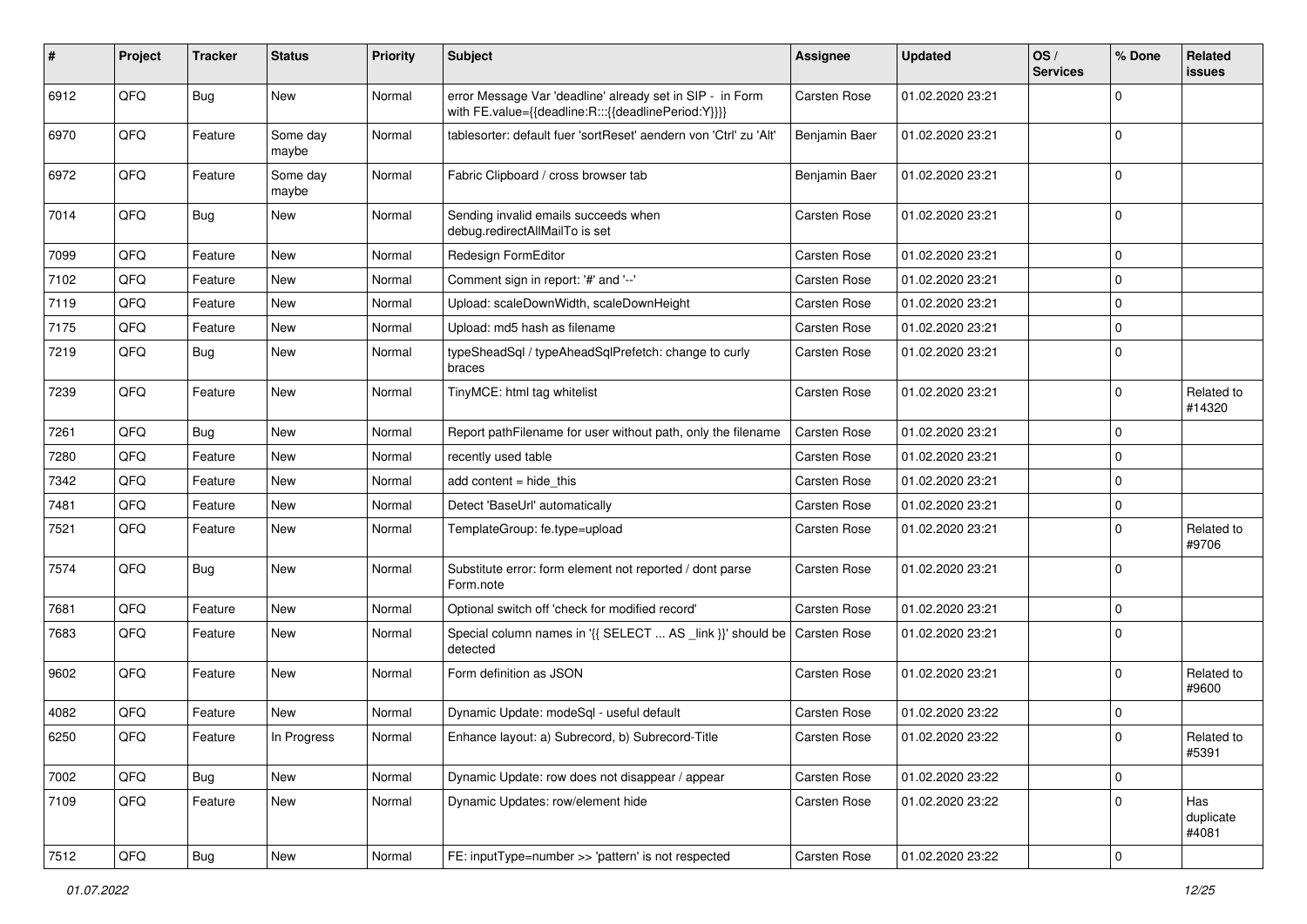| #    | Project | <b>Tracker</b> | <b>Status</b>     | <b>Priority</b> | <b>Subject</b>                                                                                         | <b>Assignee</b>     | <b>Updated</b>   | OS/<br><b>Services</b> | % Done      | Related<br><b>issues</b> |
|------|---------|----------------|-------------------|-----------------|--------------------------------------------------------------------------------------------------------|---------------------|------------------|------------------------|-------------|--------------------------|
| 7513 | QFQ     | Bug            | New               | Normal          | Radios not correct aligned                                                                             | Carsten Rose        | 01.02.2020 23:22 |                        | $\Omega$    |                          |
| 7519 | QFQ     | Feature        | New               | Normal          | Select: Multi                                                                                          | Carsten Rose        | 01.02.2020 23:22 |                        | $\Omega$    |                          |
| 7520 | QFQ     | Feature        | New               | Normal          | QR Code:  AS _qr ( AS _link)                                                                           | Carsten Rose        | 01.02.2020 23:22 |                        | $\Omega$    |                          |
| 7524 | QFQ     | Bug            | New               | Normal          | QFQ throws a 'General Error' if 'fileadmin/protected/log/' is<br>not writeable                         | Carsten Rose        | 01.02.2020 23:22 |                        | $\Omega$    |                          |
| 7547 | QFQ     | <b>Bug</b>     | New               | Normal          | Error Message in afterSave: wrong parameter column<br>reported                                         | Carsten Rose        | 01.02.2020 23:22 |                        | l 0         |                          |
| 7685 | QFQ     | <b>Bug</b>     | New               | Normal          | Open FormElement from QFQ error message and save<br>modified record: error about missing {{formId:F}}  | Carsten Rose        | 01.02.2020 23:22 |                        | 0 I         |                          |
| 7730 | QFQ     | Feature        | Priorize          | Normal          | SELECT Box: title in between                                                                           | Benjamin Baer       | 01.02.2020 23:22 |                        | $\mathbf 0$ |                          |
| 7795 | QFQ     | <b>Bug</b>     | New               | Normal          | Readonly Form: Typeahead-Felder                                                                        | Carsten Rose        | 01.02.2020 23:22 |                        | $\Omega$    | Related to<br>#10640     |
| 7812 | QFQ     | Feature        | New               | Normal          | FE 'Subrecord' - new option 'subrecordShowFilter',<br>'subrecordPaging'                                | Carsten Rose        | 01.02.2020 23:22 |                        | $\Omega$    |                          |
| 7924 | QFQ     | Feature        | New               | Normal          | Radio/Checkbox with Tooltip                                                                            | Carsten Rose        | 01.02.2020 23:22 |                        | $\Omega$    |                          |
| 8049 | QFQ     | Bug            | New               | Normal          | FE.type=note, column 'value': text moves some pixel to top<br>after save                               | Carsten Rose        | 01.02.2020 23:22 |                        | $\Omega$    |                          |
| 8089 | QFQ     | Feature        | New               | Normal          | Copy/Paste for FormElements                                                                            | Carsten Rose        | 01.02.2020 23:22 |                        | $\mathbf 0$ |                          |
| 8336 | QFQ     | Feature        | New               | Normal          | Form > modified > Close New: a) Optional disable popup, b)<br>custom text, c) mode on save: close stay | Carsten Rose        | 01.02.2020 23:22 |                        | $\Omega$    | Related to<br>#8335      |
| 8719 | QFQ     | Feature        | New               | Normal          | extraButtonLock: add support for 0/1                                                                   | Carsten Rose        | 01.02.2020 23:22 |                        | $\Omega$    |                          |
| 8806 | QFQ     | Feature        | New               | Normal          | SQL Function nl2br                                                                                     | Carsten Rose        | 01.02.2020 23:22 |                        | $\mathbf 0$ |                          |
| 8975 | QFQ     | Feature        | New               | Normal          | Report Notation: 2.0                                                                                   | Carsten Rose        | 01.02.2020 23:22 |                        | $\Omega$    | Related to<br>#8963      |
| 9127 | QFQ     | <b>Bug</b>     | New               | Normal          | Error Message: change 'roll over' color - text not readable                                            | Carsten Rose        | 01.02.2020 23:22 |                        | 0           |                          |
| 9128 | QFQ     | Feature        | New               | Normal          | Error Message: not replaced variables- a) replace back to '{{'<br>b) underline                         | Carsten Rose        | 01.02.2020 23:22 |                        | $\Omega$    | Related to<br>#9129      |
| 9129 | QFQ     | Feature        | New               | Normal          | sqlValidate: Message as notification, not as error                                                     | Carsten Rose        | 01.02.2020 23:22 |                        | $\Omega$    | Related to<br>#9128      |
| 9130 | QFQ     | Feature        | Some day<br>maybe | Normal          | tablesorter: Automatic Row numbering / Zeilenummer                                                     | Benjamin Baer       | 01.02.2020 23:22 |                        | $\Omega$    |                          |
| 9136 | QFQ     | Feature        | New               | Normal          | Create ZIP files with dynamic PDFs                                                                     | Carsten Rose        | 01.02.2020 23:22 |                        | 0           |                          |
| 9177 | QFQ     | <b>Bug</b>     | New               | Normal          | Bug? QFQ tries to save an action FE, which has real existing<br>column name                            | <b>Carsten Rose</b> | 01.02.2020 23:22 |                        | $\mathbf 0$ |                          |
| 9208 | QFQ     | Feature        | New               | Normal          | Manage 'recent' records                                                                                | Carsten Rose        | 01.02.2020 23:22 |                        | $\mathbf 0$ |                          |
| 9275 | QFQ     | <b>Bug</b>     | New               | Normal          | autcron: t3 page, which takes to long to respond, is not<br>reported properly                          | Carsten Rose        | 01.02.2020 23:22 |                        | 100         |                          |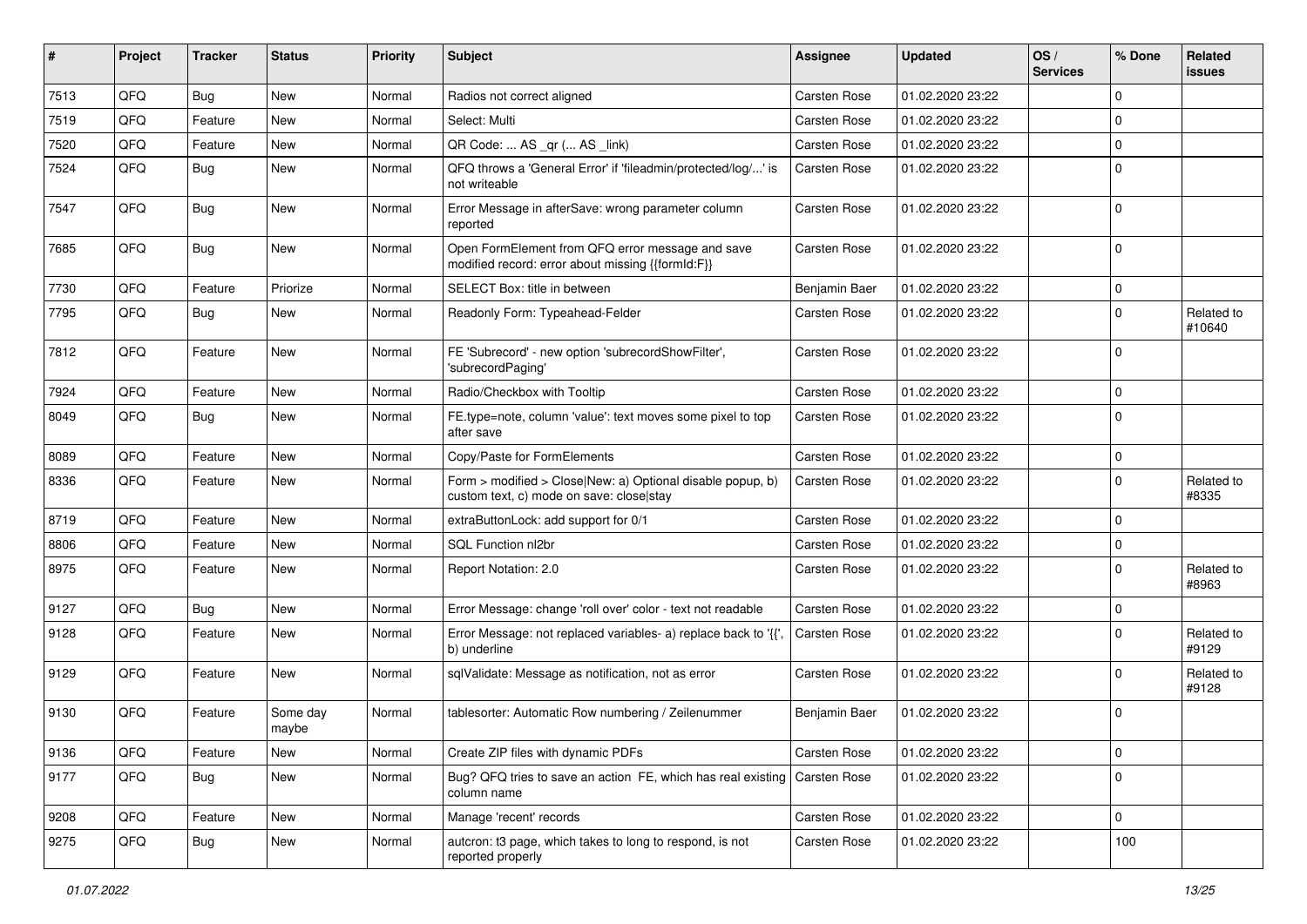| #     | Project | <b>Tracker</b> | <b>Status</b> | <b>Priority</b> | Subject                                                                                            | <b>Assignee</b>     | <b>Updated</b>   | OS/<br><b>Services</b> | % Done      | Related<br><b>issues</b>                                             |
|-------|---------|----------------|---------------|-----------------|----------------------------------------------------------------------------------------------------|---------------------|------------------|------------------------|-------------|----------------------------------------------------------------------|
| 9317  | QFQ     | Bug            | New           | Normal          | FE.type=note: with dynamic show/hidden an empty label<br>causes trouble                            | <b>Carsten Rose</b> | 01.02.2020 23:22 |                        | $\Omega$    |                                                                      |
| 9352  | QFQ     | Feature        | New           | Normal          | FE 'Native' fire slaveld, sqlAfter, sqlIns                                                         | <b>Carsten Rose</b> | 01.02.2020 23:22 |                        | $\mathbf 0$ |                                                                      |
| 9533  | QFQ     | <b>Bug</b>     | New           | Normal          | FE.type=upload: Check in 'beforeSave' if upload is given                                           | Carsten Rose        | 01.02.2020 23:22 |                        | $\Omega$    | Related to<br>#11523                                                 |
| 9537  | QFQ     | Feature        | <b>New</b>    | Normal          | FormEditor: Edit fieldset in FrontEnd                                                              | <b>Carsten Rose</b> | 01.02.2020 23:22 |                        | $\mathbf 0$ |                                                                      |
| 9691  | QFQ     | Bug            | In Progress   | Normal          | Checkbox: dynamic update > readonly                                                                | <b>Carsten Rose</b> | 01.02.2020 23:22 |                        | 50          | Related to<br>#9834                                                  |
| 9706  | QFQ     | Feature        | <b>New</b>    | Normal          | Multi File Upload (hidden template group)                                                          | <b>Carsten Rose</b> | 01.02.2020 23:22 |                        | $\mathbf 0$ | Related to<br>#7521,<br>Related to<br>#5562,<br>Related to<br>#13330 |
| 9707  | QFQ     | Feature        | New           | Normal          | SIP security: encode pageId and check pageId on decode                                             | <b>Carsten Rose</b> | 01.02.2020 23:22 |                        | $\mathbf 0$ |                                                                      |
| 9781  | QFQ     | Feature        | New           | Normal          | Button: CSS class to make buttons smaller                                                          | <b>Carsten Rose</b> | 01.02.2020 23:22 |                        | $\mathbf 0$ |                                                                      |
| 9783  | QFQ     | Bug            | New           | Normal          | Email with special characters                                                                      | Carsten Rose        | 01.02.2020 23:22 |                        | $\mathbf 0$ |                                                                      |
| 9811  | QFQ     | Feature        | New           | Normal          | Report: tag every n'th row                                                                         | <b>Carsten Rose</b> | 01.02.2020 23:22 |                        | $\mathbf 0$ |                                                                      |
| 10015 | QFQ     | Feature        | Priorize      | Normal          | Monospace in Textarea                                                                              | <b>Carsten Rose</b> | 03.02.2020 13:40 |                        | $\mathbf 0$ |                                                                      |
| 10003 | QFQ     | Feature        | Priorize      | Normal          | fieldset: stronger visualize group                                                                 | Benjamin Baer       | 12.02.2020 08:13 |                        | $\mathbf 0$ |                                                                      |
| 10115 | QFQ     | Feature        | New           | Normal          | TypeAhead: static list                                                                             | <b>Carsten Rose</b> | 26.02.2020 16:42 |                        | 100         |                                                                      |
| 10324 | QFQ     | Bug            | New           | Normal          | Excel Export mit Template funktioniert nur, wenn Template<br>vor uid kommt                         |                     | 30.03.2020 11:20 |                        | $\Omega$    | Related to<br>#10257                                                 |
| 4050  | QFQ     | Feature        | New           | Normal          | sql.log: 1) FormElement ID which causes a specific action,<br>2) Result in the same row.           | <b>Carsten Rose</b> | 15.04.2020 11:35 |                        | $\Omega$    | Related to<br>#5458                                                  |
| 10082 | QFQ     | <b>Bug</b>     | New           | Normal          | FE.type=SELECT - 'sanatize' Class                                                                  | <b>Carsten Rose</b> | 07.05.2020 09:36 |                        | $\mathbf 0$ | Related to<br>#10081                                                 |
| 10119 | QFQ     | Feature        | New           | Normal          | Dropdown (selectlist) & TypeAhead: format and catagorize list                                      | <b>Carsten Rose</b> | 07.05.2020 09:36 |                        | $\mathbf 0$ |                                                                      |
| 10124 | QFQ     | Feature        | Feedback      | Normal          | gfg AAI-Login                                                                                      | Karin Niffeler      | 07.05.2020 09:36 |                        | $\mathbf 0$ |                                                                      |
| 10322 | QFQ     | Bug            | New           | Normal          | FormElement / Radio: missing column 'enum' >> FE not<br>reported                                   | Carsten Rose        | 07.05.2020 09:37 |                        | $\Omega$    |                                                                      |
| 10384 | QFQ     | Feature        | New           | Normal          | Parameter Exchange QFQ Instances                                                                   |                     | 07.05.2020 09:38 |                        | l 0         |                                                                      |
| 10443 | QFQ     | Feature        | In Progress   | Normal          | Konzept_api / live                                                                                 | Carsten Rose        | 07.05.2020 09:39 |                        | $\mathbf 0$ |                                                                      |
| 5559  | QFQ     | Bug            | <b>New</b>    | Normal          | FE.type = Upload: 'accept' might contain variables                                                 | Carsten Rose        | 11.05.2020 21:23 |                        | $\mathbf 0$ |                                                                      |
| 10593 | QFQ     | Feature        | New           | Normal          | label2: text behind input element                                                                  | Carsten Rose        | 16.05.2020 10:57 |                        | $\mathbf 0$ |                                                                      |
| 5345  | QFQ     | Feature        | New           | Normal          | Report: UPDATE / INSERT / DELETE statements should<br>trigger subqueries, depending on the result. | Carsten Rose        | 27.05.2020 16:11 |                        | l 0         |                                                                      |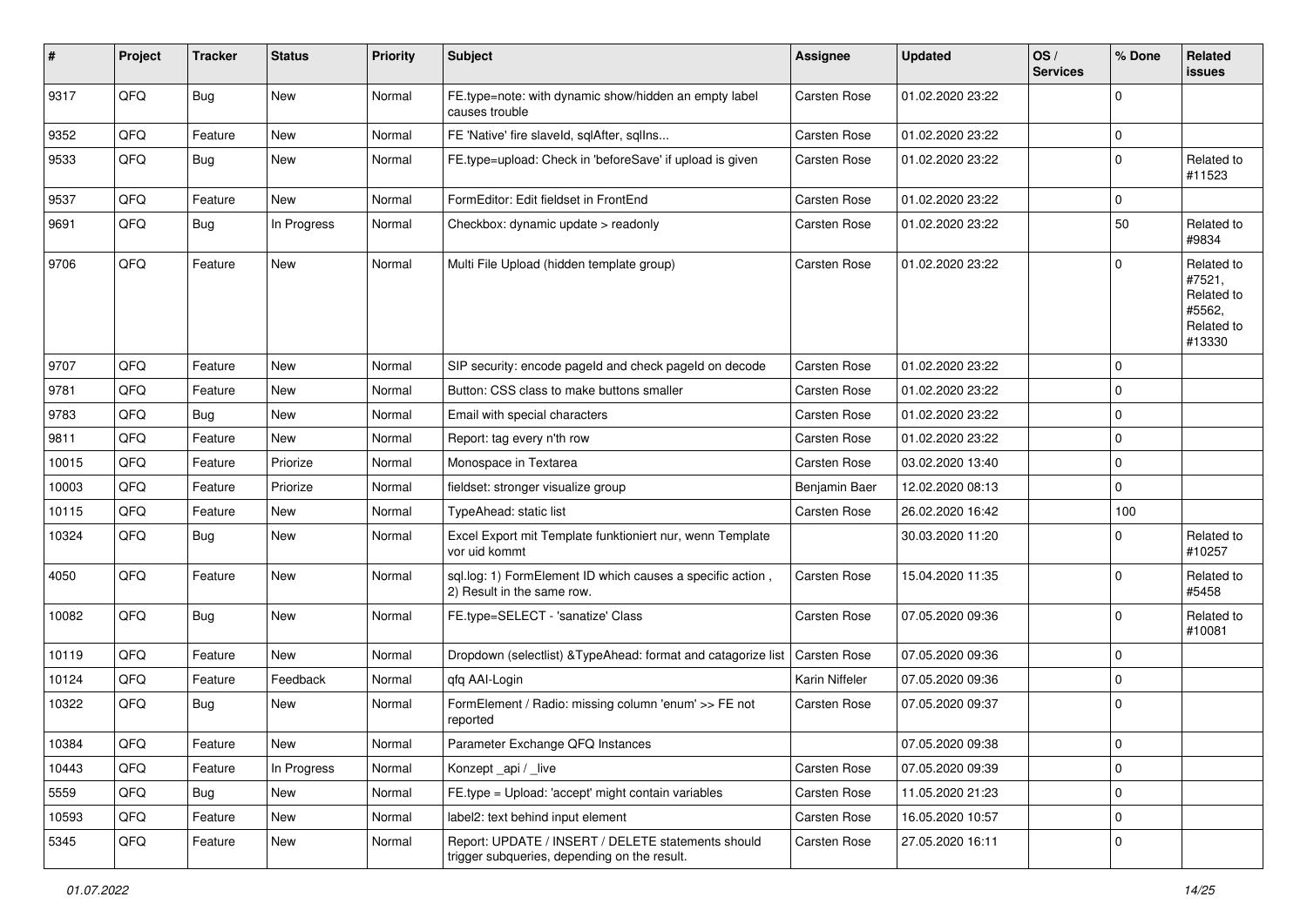| #     | Project | <b>Tracker</b> | <b>Status</b>     | <b>Priority</b> | <b>Subject</b>                                                                      | <b>Assignee</b> | <b>Updated</b>   | OS/<br><b>Services</b> | % Done      | Related<br>issues                                                    |
|-------|---------|----------------|-------------------|-----------------|-------------------------------------------------------------------------------------|-----------------|------------------|------------------------|-------------|----------------------------------------------------------------------|
| 10658 | QFQ     | Bug            | New               | Normal          | processReadOnly broken                                                              | Carsten Rose    | 27.05.2020 17:55 |                        | $\mathbf 0$ |                                                                      |
| 10005 | QFQ     | Feature        | Priorize          | Normal          | Report / special column name:  AS _calendar                                         | Carsten Rose    | 03.06.2020 17:28 |                        | 0           |                                                                      |
| 10738 | QFQ     | Feature        | Some day<br>maybe | Normal          | CORS headers for external API requests                                              |                 | 10.06.2020 14:00 |                        | $\mathbf 0$ |                                                                      |
| 3432  | QFQ     | Feature        | New               | Normal          | subrecord: dynamicUpdate                                                            | Carsten Rose    | 11.06.2020 21:10 |                        | 0           | Related to<br>#5691                                                  |
| 10763 | QFQ     | Feature        | New               | Normal          | form accessed and submitted despite logout?                                         |                 | 16.06.2020 11:43 |                        | 0           |                                                                      |
| 10819 | QFQ     | Feature        | New               | Normal          | Persistent SIP - second try                                                         | Carsten Rose    | 29.06.2020 23:02 |                        | 0           | Related to<br>#6261                                                  |
| 10874 | QFQ     | Feature        | New               | Normal          | Erstellen eines Foreign Keys in der Tabelle "FormElement"                           |                 | 13.07.2020 10:11 |                        | 0           |                                                                      |
| 10890 | QFQ     | <b>Bug</b>     | New               | Normal          | AutoCron hangs                                                                      |                 | 20.07.2020 13:56 |                        | 0           |                                                                      |
| 10976 | QFQ     | Feature        | New               | Normal          | Excel Export Verbesserungen                                                         | Carsten Rose    | 06.08.2020 10:56 |                        | 0           |                                                                      |
| 10996 | QFQ     | Feature        | New               | Normal          | Download video via sip: no seek                                                     | Carsten Rose    | 12.08.2020 14:18 |                        | 0           |                                                                      |
| 11080 | QFQ     | Feature        | New               | Normal          | Send MQTT messages                                                                  | Carsten Rose    | 29.08.2020 19:49 |                        | 0           |                                                                      |
| 11076 | QFQ     | Feature        | In Progress       | Normal          | SELECT  AS _websocket                                                               | Carsten Rose    | 30.08.2020 17:49 |                        | 0           |                                                                      |
| 11195 | QFQ     | Bug            | New               | Low             | Dynamic Update: Note not updated if new text is empty<br>(v20.4)                    |                 | 25.09.2020 11:14 |                        | $\mathbf 0$ |                                                                      |
| 11239 | QFQ     | <b>Bug</b>     | New               | Normal          | Radiobutton (plain): horizontales Rendern abhängig vom<br>Datentyp in der Datenbank | Carsten Rose    | 30.09.2020 18:37 |                        | 0           |                                                                      |
| 11504 | QFQ     | Feature        | New               | Normal          | Dynamic Update: Button text update for 'Save',' Close' &<br>'Delete'                | Carsten Rose    | 12.11.2020 23:44 |                        | 0           |                                                                      |
| 10588 | QFQ     | Bug            | New               | Normal          | typeahed Tag: Doku anpassen                                                         | Carsten Rose    | 12.11.2020 23:45 |                        | 0           |                                                                      |
| 10704 | QFQ     | <b>Bug</b>     | New               | Normal          | wkhtml problem rendering fullCalendar.js / fabric.js >><br>successor: puppeteer     | Carsten Rose    | 12.11.2020 23:45 |                        | 0           | Related to<br>#5024,<br>Related to<br>#4650,<br>Related to<br>#10715 |
| 10759 | QFQ     | <b>Bug</b>     | New               | Normal          | emptyMeansNull - Feld falsch aktualisiert                                           |                 | 12.11.2020 23:45 |                        | 0           |                                                                      |
| 10937 | QFQ     | <b>Bug</b>     | New               | Normal          | Fehler mit abhängigen Select- Feldern beim Positionieren                            | Carsten Rose    | 12.11.2020 23:45 |                        | 0           |                                                                      |
| 11522 | QFQ     | <b>Bug</b>     | New               | Normal          | Aus/Einblenden von Reitern                                                          |                 | 13.11.2020 14:58 |                        | 0           |                                                                      |
| 11523 | QFQ     | Feature        | New               | Normal          | Mit dynamic Update erkennen, ob Upload gemacht wurde                                | Carsten Rose    | 13.11.2020 15:07 |                        | 0           | Related to<br>#9533                                                  |
| 11535 | QFQ     | Feature        | New               | Normal          | Ability to create SQL columns in frontend QFQ forms                                 |                 | 17.11.2020 12:11 |                        | 0           |                                                                      |
| 11534 | QFQ     | Feature        | New               | Normal          | Report: Action on selected rows - Table batchprocessing<br>feature                  |                 | 18.11.2020 08:15 |                        | 0           |                                                                      |
| 11695 | QFG     | <b>Bug</b>     | New               | Normal          | MultiForm required FE Error                                                         | Carsten Rose    | 04.12.2020 13:34 |                        | 0           |                                                                      |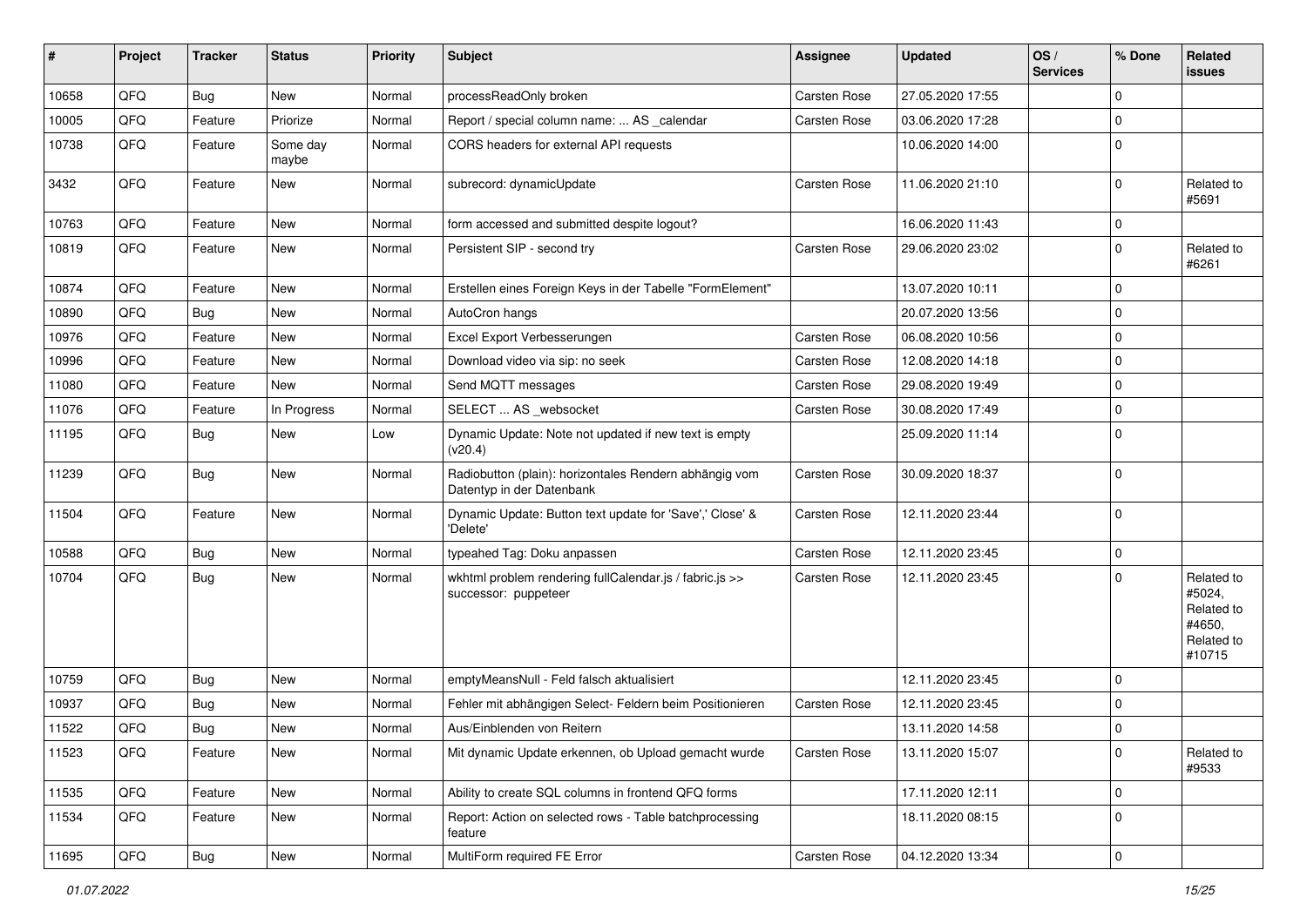| #     | Project | <b>Tracker</b> | <b>Status</b>     | <b>Priority</b> | <b>Subject</b>                                                                                       | Assignee            | <b>Updated</b>   | OS/<br><b>Services</b> | % Done      | Related<br>issues    |
|-------|---------|----------------|-------------------|-----------------|------------------------------------------------------------------------------------------------------|---------------------|------------------|------------------------|-------------|----------------------|
| 11715 | QFQ     | <b>Bug</b>     | <b>New</b>        | Normal          | acceptZeroAsRequired and requiredOffButMark do not<br>coincide                                       |                     | 08.12.2020 12:13 |                        | $\Omega$    |                      |
| 11716 | QFQ     | Feature        | New               | Normal          | Form an beliebiger Stelle im Report anzeigen                                                         |                     | 09.12.2020 09:47 |                        | $\mathbf 0$ |                      |
| 11752 | QFQ     | <b>Bug</b>     | New               | Normal          | checkbox renders multiple input elements with same name                                              | Carsten Rose        | 17.12.2020 14:58 |                        | $\Omega$    | Related to<br>#11750 |
| 11775 | QFQ     | Feature        | New               | Normal          | Subrecord Tooltip pro Feld                                                                           | Carsten Rose        | 18.12.2020 15:22 |                        | $\Omega$    | Related to<br>#11955 |
| 5695  | QFQ     | Feature        | In Progress       | Normal          | Multiform                                                                                            | Carsten Rose        | 02.01.2021 18:38 |                        | $\Omega$    |                      |
| 9126  | QFQ     | <b>Bug</b>     | Some day<br>maybe | Normal          | hidden Form elements are present in page source                                                      |                     | 02.01.2021 18:41 |                        | $\Omega$    |                      |
| 9281  | QFQ     | <b>Bug</b>     | Some day<br>maybe | Normal          | Allow STRICT_TRANS_TABLES                                                                            | Carsten Rose        | 02.01.2021 18:43 |                        | $\Omega$    |                      |
| 3880  | QFQ     | Feature        | Some day<br>maybe | Normal          | Form 'Form': anlegen einer Tabelle                                                                   |                     | 14.01.2021 10:12 |                        | $\Omega$    |                      |
| 7229  | QFQ     | Feature        | Some day<br>maybe | Normal          | New FormElement.type: Button                                                                         |                     | 01.02.2021 12:32 |                        | $\Omega$    |                      |
| 9958  | QFQ     | Bug            | Priorize          | Normal          | Broken subrecord query: no error message                                                             | Carsten Rose        | 05.02.2021 15:15 |                        | $\Omega$    |                      |
| 12023 | QFQ     | Feature        | <b>New</b>        | Normal          | MySQL Stored Precdure: QDECODESPECIALCHAR()                                                          | <b>Carsten Rose</b> | 16.02.2021 11:16 |                        | $\Omega$    | Related to<br>#12022 |
| 12038 | QFQ     | Feature        | <b>New</b>        | Normal          | a) STORE_VAR: filenameOnlyStripUniq, b) SP:<br>QSTRIPUNIQ()                                          |                     | 17.02.2021 23:55 |                        | $\Omega$    |                      |
| 12024 | QFQ     | Feature        | New               | Normal          | Excel Export: text columns by default decode<br>htmlspeciachar()                                     | Carsten Rose        | 17.02.2021 23:55 |                        | $\Omega$    | Related to<br>#12022 |
| 12039 | QFQ     | Feature        | New               | Normal          | Missing htmlSpecialChar() in pre processing on form submit                                           |                     | 18.02.2021 00:09 |                        | $\Omega$    | Related to<br>#14320 |
| 12040 | QFQ     | <b>Bug</b>     | <b>New</b>        | Normal          | FE Mode 'hidden' für zwei FEs auf einer Zeile                                                        | Carsten Rose        | 18.02.2021 10:13 |                        | $\Omega$    |                      |
| 12045 | QFQ     | <b>Bug</b>     | <b>New</b>        | Normal          | templateGroup afterSave FE: Aufruf ohne<br>sqlHonorFormElements funktioniert nicht                   | Carsten Rose        | 18.02.2021 16:33 |                        | $\Omega$    |                      |
| 8187  | QFQ     | Feature        | New               | Normal          | Subrecord: enable/hide new button - make new/edit/delete<br>customizeable.                           | Carsten Rose        | 06.03.2021 18:44 |                        | $\Omega$    | Related to<br>#11326 |
| 12133 | QFQ     | <b>Bug</b>     | <b>New</b>        | Normal          | NPM, phpSpreadSheet aktualisieren                                                                    | Carsten Rose        | 15.03.2021 09:04 |                        | 0 I         |                      |
| 12146 | QFQ     | Feature        | New               | Normal          | Autocron Job: Anzeigen wann der naechste Job ausgefuehrt<br>wird, resp das er nicht ausgefuehrt wird | Carsten Rose        | 15.03.2021 15:23 |                        | $\Omega$    |                      |
| 11516 | QFQ     | Feature        | <b>New</b>        | Normal          | Multi Page Form (Previous/Next Buttons)                                                              | <b>Carsten Rose</b> | 16.03.2021 17:52 |                        | $\Omega$    |                      |
| 8217  | QFQ     | Feature        | New               | Normal          | if-elseif-else construct                                                                             | Carsten Rose        | 16.03.2021 18:41 |                        | $\Omega$    | Related to<br>#10716 |
| 10714 | QFQ     | Feature        | New               | Normal          | multi Table Form                                                                                     | Carsten Rose        | 16.03.2021 18:44 |                        | $\Omega$    |                      |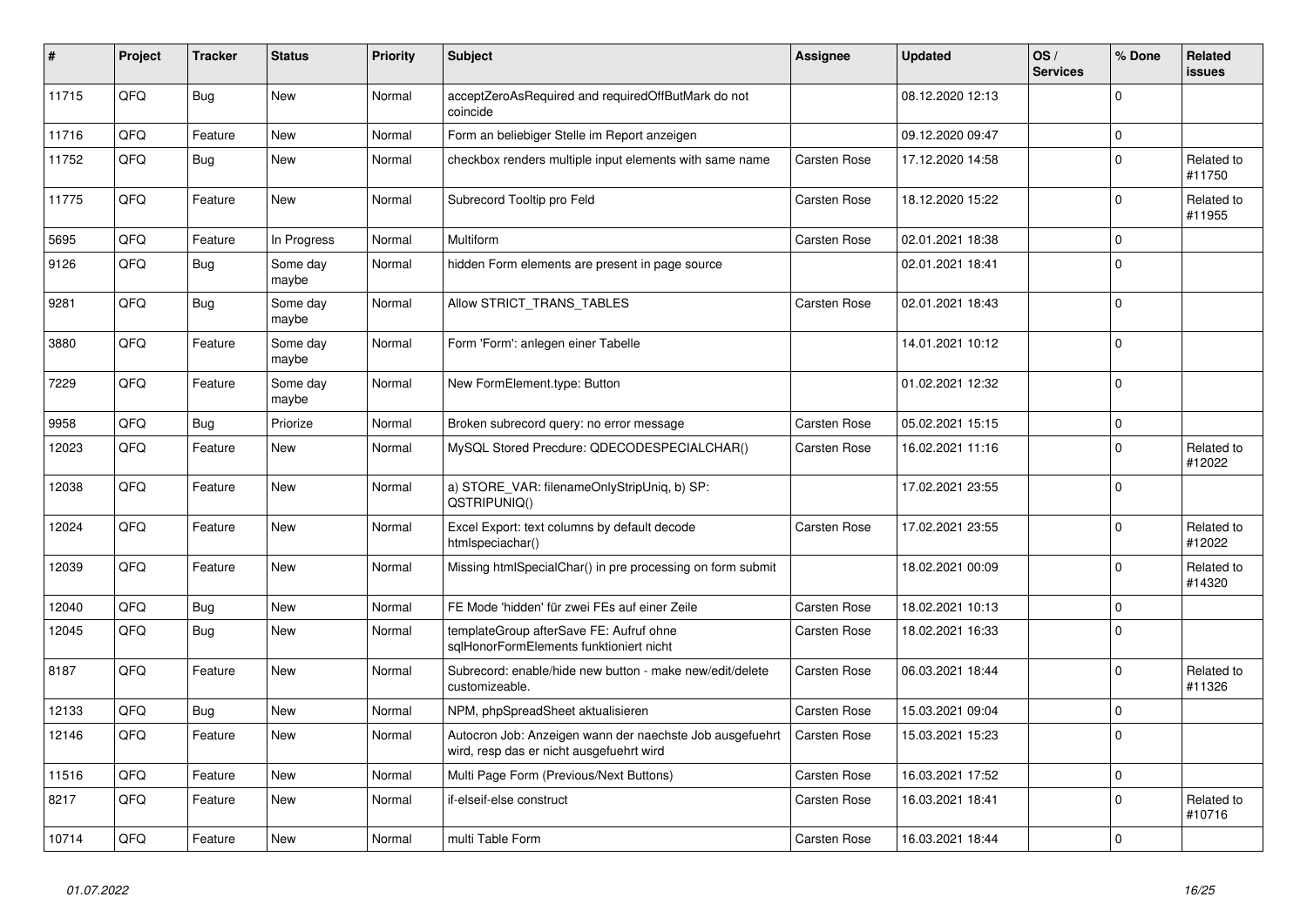| #     | Project | <b>Tracker</b> | <b>Status</b>     | <b>Priority</b> | Subject                                                                                                    | <b>Assignee</b>                                        | <b>Updated</b>   | OS/<br><b>Services</b> | % Done      | Related<br>issues                             |                      |
|-------|---------|----------------|-------------------|-----------------|------------------------------------------------------------------------------------------------------------|--------------------------------------------------------|------------------|------------------------|-------------|-----------------------------------------------|----------------------|
| 12187 | QFQ     | <b>Bug</b>     | New               | Normal          | Trigger FormAsFile() via Report: probably problem with multi<br>DB setup                                   | <b>Carsten Rose</b>                                    | 20.03.2021 21:20 |                        | $\Omega$    |                                               |                      |
| 11347 | QFQ     | <b>Bug</b>     | Feedback          | Normal          | If Bedingungen funktionieren nicht korrekt                                                                 | Christoph Fuchs                                        | 21.03.2021 20:37 |                        | $\mathbf 0$ |                                               |                      |
| 10080 | QFQ     | Feature        | New               | Normal          | Popup on 'save' / 'close': configure dialog (answer<br>yes/no/cancle/)                                     | Carsten Rose                                           | 28.03.2021 20:52 |                        | $\Omega$    | Is duplicate<br>of #12262                     |                      |
| 12330 | QFQ     | Feature        | New               | Normal          | Copy to input field / text area / TinyMCE                                                                  | Carsten Rose                                           | 07.04.2021 09:01 |                        | $\Omega$    |                                               |                      |
| 12135 | QFQ     | Feature        | New               | Normal          | Subrecord: Notiz                                                                                           |                                                        | 24.04.2021 16:58 |                        | $\Omega$    |                                               |                      |
| 7278  | QFQ     | Feature        | Some day<br>maybe | Normal          | Form: Wert vordefinieren der immer gesetzt wird                                                            |                                                        | 02.05.2021 09:27 |                        | $\Omega$    |                                               |                      |
| 12109 | QFQ     | Feature        | New               | Normal          | Donwload Link: Plain, SIP, Persistent Link, Peristent SIP -<br>new notation                                | Carsten Rose                                           | 03.05.2021 20:45 |                        | $\Omega$    | Related to<br>#12085                          |                      |
| 12156 | QFQ     | Feature        | New               | Normal          | Form: Optional disable 'leave page'                                                                        |                                                        | 03.05.2021 20:45 |                        | $\mathbf 0$ |                                               |                      |
| 12162 | QFQ     | Feature        | New               | Normal          | FE.type=sendmail: personalized mailing (several mails) via<br>template                                     | <b>Carsten Rose</b>                                    | 03.05.2021 20:45 |                        | $\Omega$    |                                               |                      |
| 12269 | QFQ     | Feature        | New               | Normal          | 2FA - Login                                                                                                | Carsten Rose                                           | 03.05.2021 20:45 |                        | $\Omega$    |                                               |                      |
| 12400 | QFQ     | Feature        | New               | Normal          | Tutorial ist in QFQ Doku, Wird in der Suche gefunden, es gibt<br>aber kein Menupunkt - Inhalt ueberpruefen | Carsten Rose                                           | 03.05.2021 20:45 |                        | $\Omega$    |                                               |                      |
| 12413 | QFQ     | Feature        | New               | Normal          | STORE_TYPO3: enhance for {{be_users.email:T}},<br>{{fe users.email:T}}                                     | Carsten Rose                                           | 03.05.2021 20:45 |                        | $\Omega$    | Related to<br>#12412,<br>Related to<br>#10012 |                      |
| 12474 | QFQ     | Feature        | New               | Normal          | Check BaseConfigURL if it is given and the the last char is '/'                                            | <b>Carsten Rose</b>                                    | 03.05.2021 20:45 |                        | $\mathbf 0$ |                                               |                      |
| 12477 | QFQ     | Feature        | New               | Normal          | Support for refactoring: Form, FormElement, diverse<br>Tabellen/Spalten, tt-content Records                | Carsten Rose                                           | 03.05.2021 20:45 |                        | $\Omega$    |                                               |                      |
| 12480 | QFQ     | Feature        | New               | Normal          | If QFQ upgrade is running, block further request                                                           | Carsten Rose                                           | 03.05.2021 20:45 |                        | $\mathbf 0$ |                                               |                      |
| 4194  | QFQ     | Feature        | In Progress       | Normal          | Bootstrap 4 ist jetzt offiziel                                                                             |                                                        | 03.05.2021 20:47 |                        | $\Omega$    | Related to<br>#10114                          |                      |
| 11747 | QFQ     | Feature        | New               | Normal          | Maintenance Page with Redirect                                                                             | Carsten Rose                                           | 03.05.2021 20:47 |                        | 0           | Related to<br>#11741                          |                      |
| 11955 | QFQ     | Feature        | New               | Normal          | subrecord: new title option to set <th> attributes - e.g. to<br/>customize tablesorter options.</th>       | attributes - e.g. to<br>customize tablesorter options. | Carsten Rose     | 03.05.2021 20:47       |             | $\Omega$                                      | Related to<br>#11775 |
| 11667 | QFQ     | Bug            | New               | Normal          | MySQL mariadb-server-10.3: Incorrect datetime value                                                        | Carsten Rose                                           | 03.05.2021 20:48 |                        | ۱n          |                                               |                      |
| 11668 | QFQ     | <b>Bug</b>     | New               | Normal          | Play function.sql - problem with mysql                                                                     | Carsten Rose                                           | 03.05.2021 20:48 |                        | l o         |                                               |                      |
| 12163 | QFQ     | Feature        | New               | Normal          | Checkbox: table wrap                                                                                       | Carsten Rose                                           | 03.05.2021 20:51 |                        | $\mathbf 0$ |                                               |                      |
| 12119 | QFQ     | Feature        | New               | Normal          | AS paged: error message missing if there ist no 'r' argument.                                              | Carsten Rose                                           | 03.05.2021 20:51 |                        | $\mathbf 0$ |                                               |                      |
| 10345 | QFQ     | Feature        | New               | Normal          | Templates - Patterns QFQ Style                                                                             |                                                        | 03.05.2021 21:01 |                        | 0           | Related to<br>#10713                          |                      |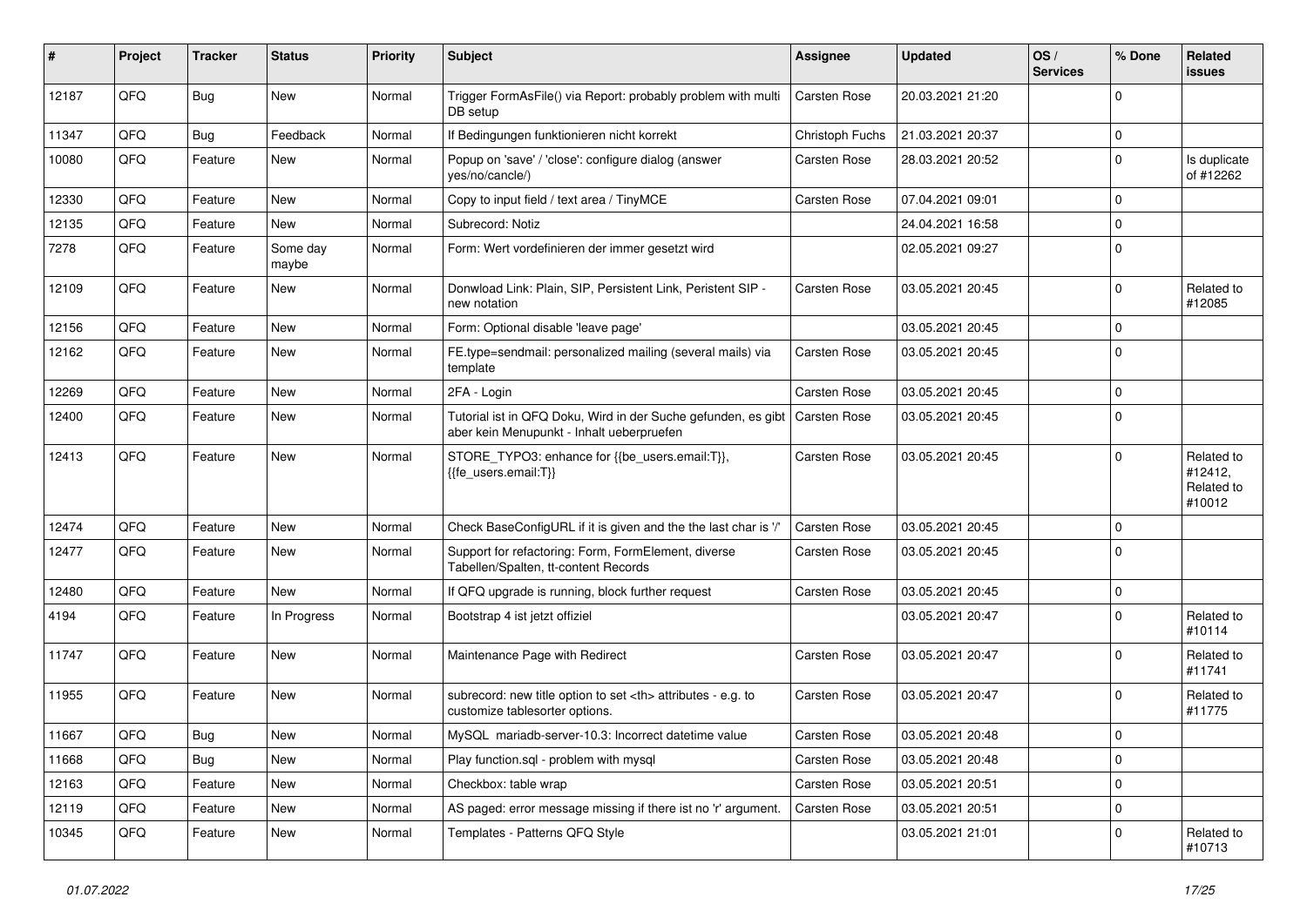| #     | Project | <b>Tracker</b> | <b>Status</b>     | <b>Priority</b> | <b>Subject</b>                                                                                         | <b>Assignee</b>     | <b>Updated</b>   | OS/<br><b>Services</b> | % Done      | Related<br><b>issues</b>                     |
|-------|---------|----------------|-------------------|-----------------|--------------------------------------------------------------------------------------------------------|---------------------|------------------|------------------------|-------------|----------------------------------------------|
| 10081 | QFQ     | Bug            | New               | High            | Stale record lock after 'forbidden' character                                                          | <b>Carsten Rose</b> | 03.05.2021 21:12 |                        | $\Omega$    | Related to<br>#10082,<br>Related to<br>#9789 |
| 10506 | QFQ     | <b>Bug</b>     | <b>New</b>        | High            | Template Group broken on MultiDB instance                                                              | <b>Carsten Rose</b> | 03.05.2021 21:12 |                        | $\Omega$    | Related to<br>#10505                         |
| 10508 | QFQ     | Bug            | <b>New</b>        | High            | Multi Form broken on Multi DB Instance                                                                 | <b>Carsten Rose</b> | 03.05.2021 21:12 |                        | $\mathbf 0$ |                                              |
| 10640 | QFQ     | <b>Bug</b>     | New               | High            | TypeAhead Tag: FE editierbar trotz readOnly                                                            | Carsten Rose        | 03.05.2021 21:12 |                        | $\Omega$    | Related to<br>#7795                          |
| 10766 | QFQ     | <b>Bug</b>     | New               | High            | Radiobutton / parameter.buttonClass=btn-default: dynamic<br>update                                     |                     | 03.05.2021 21:12 |                        | $\mathbf 0$ | Related to<br>#11237                         |
| 11057 | QFQ     | <b>Bug</b>     | <b>New</b>        | High            | Checkboxes ohne span.checkmark im Report werden<br>ausgeblendet                                        | Benjamin Baer       | 03.05.2021 21:12 |                        | $\Omega$    | Related to<br>#11039                         |
| 11237 | QFQ     | <b>Bug</b>     | New               | High            | Radiobutton / parameter.buttonClass= btn-default - kein dirty<br>Trigger                               | Benjamin Baer       | 03.05.2021 21:12 |                        | $\Omega$    | Related to<br>#10766                         |
| 11850 | QFQ     | Feature        | New               | Urgent          | Wizard Form: basierend auf einer Tabelle eine Form<br>anlegen.                                         |                     | 03.05.2021 21:12 |                        | $\Omega$    | Blocked by<br>#8082                          |
| 12468 | QFQ     | Bug            | New               | Urgent          | Form: update Form.title after save                                                                     | <b>Carsten Rose</b> | 03.05.2021 21:12 |                        | $\mathbf 0$ |                                              |
| 880   | QFQ     | Feature        | Some day<br>maybe | Urgent          | Security: PHP, SQL Injection, XSS                                                                      |                     | 03.05.2021 21:14 |                        | $\Omega$    | Related to<br>#14320                         |
| 3061  | QFQ     | Bug            | Some day<br>maybe | High            | winstitute: mysql connection durcheinander - nmhp17<br>(ag7)/QFQ arbeitet mit DB/Tabellen von biostat. | Carsten Rose        | 03.05.2021 21:14 |                        | $\Omega$    |                                              |
| 3109  | QFQ     | <b>Bug</b>     | Some day<br>maybe | High            | RealUrl: Links werden nicht korrekt gerendert                                                          | Carsten Rose        | 03.05.2021 21:14 |                        | $\Omega$    |                                              |
| 3570  | QFQ     | <b>Bug</b>     | Some day<br>maybe | High            | Formular mit prmitnew   permitEdit=Always wird nicht<br>aufgerufen (ist leer)                          | <b>Carsten Rose</b> | 03.05.2021 21:14 |                        | $\Omega$    |                                              |
| 3727  | QFQ     | Feature        | New               | High            | Security: Session Hijacking erschweren                                                                 | <b>Carsten Rose</b> | 03.05.2021 21:14 |                        | $\mathbf 0$ |                                              |
| 3848  | QFQ     | Feature        | Some day<br>maybe | High            | Antivirus check fuer Upload files in qfq?                                                              | Carsten Rose        | 03.05.2021 21:14 |                        | $\Omega$    | Related to<br>#4131                          |
| 3967  | QFQ     | Feature        | Some day<br>maybe | High            | Report: Checkbox, Radio, Dropdown, Input welches ohne<br>Submit funktioniert - 'Inline-Form'           | Carsten Rose        | 03.05.2021 21:14 |                        | $\Omega$    |                                              |
| 3990  | QFQ     | Feature        | Some day<br>maybe | High            | custom class definition: add space automatically                                                       | Carsten Rose        | 03.05.2021 21:14 |                        | $\Omega$    |                                              |
| 4258  | QFQ     | Feature        | Some day<br>maybe | High            | <b>System Defaults: Forms</b>                                                                          | Carsten Rose        | 03.05.2021 21:14 |                        | l o         |                                              |
| 4279  | QFQ     | <b>Bug</b>     | Some day<br>maybe | High            | config.linkVars lost                                                                                   | Carsten Rose        | 03.05.2021 21:14 |                        | $\Omega$    |                                              |
| 5221  | QFQ     | <b>Bug</b>     | New               | High            | Download Dialog: Bleibt stehen in FF wenn Datei<br>automatisch gespeichert wird.                       | Carsten Rose        | 03.05.2021 21:14 |                        | $\mathbf 0$ |                                              |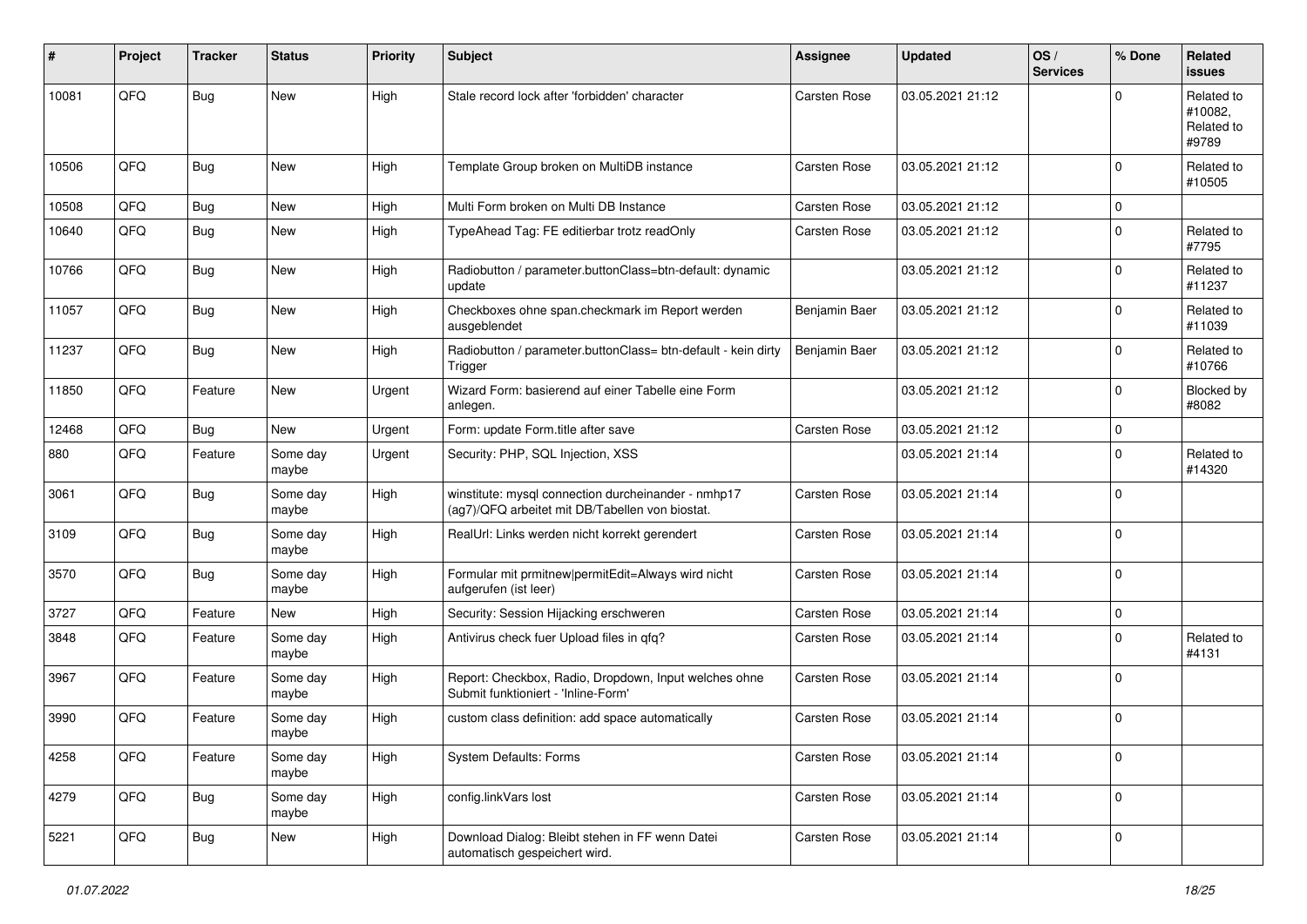| ∦     | Project        | <b>Tracker</b> | <b>Status</b> | <b>Priority</b> | <b>Subject</b>                                                               | <b>Assignee</b>     | <b>Updated</b>   | OS/<br><b>Services</b> | % Done      | Related<br>issues                           |
|-------|----------------|----------------|---------------|-----------------|------------------------------------------------------------------------------|---------------------|------------------|------------------------|-------------|---------------------------------------------|
| 5459  | QFQ            | Bug            | <b>New</b>    | High            | Multi DB: spread system tables between 'QFQ' and 'Data'-DB                   | <b>Carsten Rose</b> | 03.05.2021 21:14 |                        | $\Omega$    | Related to<br>#4720                         |
| 5715  | QFQ            | Feature        | New           | High            | PDF Caching                                                                  | <b>Carsten Rose</b> | 03.05.2021 21:14 |                        | $\Omega$    | Related to<br>#5851,<br>Related to<br>#6357 |
| 7650  | QFQ            | <b>Bug</b>     | <b>New</b>    | High            | Optional do not show 'required' sign on FormElement                          | Carsten Rose        | 03.05.2021 21:14 |                        | $\Omega$    |                                             |
| 7850  | QFQ            | Feature        | New           | High            | Upload records: non 'pathFileName' column                                    | Carsten Rose        | 03.05.2021 21:14 |                        | $\Omega$    |                                             |
| 7899  | QFQ            | <b>Bug</b>     | New           | High            | Fe.type=password / retype / required: always complain about<br>missing value | <b>Carsten Rose</b> | 03.05.2021 21:14 |                        | $\Omega$    |                                             |
| 8083  | QFQ            | <b>Bug</b>     | New           | High            | FormEditor: primary table list does not respect<br>'indexDb={{indexData:Y}}' | Carsten Rose        | 03.05.2021 21:14 |                        | $\Omega$    | Has<br>duplicate<br>#6678                   |
| 8431  | QFQ            | <b>Bug</b>     | <b>New</b>    | High            | autocron.php with wrong path                                                 | Carsten Rose        | 03.05.2021 21:14 |                        | $\Omega$    |                                             |
| 8668  | QFQ            | <b>Bug</b>     | New           | High            | Pill disabled: dyamic mode 'hidden' not respected - FE is still<br>required  | <b>Carsten Rose</b> | 03.05.2021 21:14 |                        | $\Omega$    |                                             |
| 8962  | QFQ            | Feature        | New           | High            | allow for form fields with identical names                                   | Carsten Rose        | 03.05.2021 21:14 |                        | 0           |                                             |
| 9173  | QFQ            | Bug            | Priorize      | Urgent          | Stale Record Lock: Firefox                                                   | Carsten Rose        | 03.05.2021 21:14 |                        | $\Omega$    | Related to<br>#9789                         |
| 9517  | QFQ            | Feature        | In Progress   | High            | Input multiple tags with typeahead                                           | Carsten Rose        | 03.05.2021 21:14 |                        | 40          | Related to<br>#10150                        |
| 9534  | QFQ            | <b>Bug</b>     | Priorize      | Urgent          | FE.type=upload: 'Unknown Mode: ID"                                           | Carsten Rose        | 03.05.2021 21:14 |                        | $\Omega$    | Related to<br>#9532                         |
| 9548  | QFQ            | Feature        | Feedback      | High            | FormElement: Pattern mismatch - optional report only on<br>focus lost        | Benjamin Baer       | 03.05.2021 21:14 |                        | $\Omega$    |                                             |
| 12465 | QFQ            | Feature        | New           | Normal          | QFQ Function: use in FE to fill StoreRecord                                  | Carsten Rose        | 05.05.2021 21:58 |                        | $\mathbf 0$ |                                             |
| 12504 | QFQ            | Feature        | Priorize      | Normal          | sql.log: report fe.id                                                        | Carsten Rose        | 05.05.2021 22:09 |                        | $\Omega$    |                                             |
| 12503 | QFQ            | Feature        | Priorize      | Normal          | Detect dangerous UPDATE statement with missing WHERE                         | Carsten Rose        | 05.05.2021 22:09 |                        | $\mathbf 0$ |                                             |
| 11320 | QFQ            | Feature        | Priorize      | Normal          | Typo3 Version 10 support                                                     | Carsten Rose        | 05.05.2021 22:09 |                        | $\mathbf 0$ |                                             |
| 9394  | QFQ            | Feature        | Priorize      | Normal          | REST: allow for non numerical ids in get requests                            | Carsten Rose        | 05.05.2021 22:10 |                        | $\mathbf 0$ |                                             |
| 8963  | QFQ            | Feature        | Priorize      | Normal          | Setting values in a store: flexible way                                      | Carsten Rose        | 05.05.2021 22:10 |                        | $\Omega$    | Related to<br>#8975                         |
| 3867  | QFQ            | Feature        | Priorize      | Normal          | Readonly Formular: Template Groups add/delete ausbeldnen                     | <b>Carsten Rose</b> | 05.05.2021 22:12 |                        | 0           |                                             |
| 8044  | QFQ            | Feature        | Priorize      | Normal          | Transaction: a) Form, b) Report                                              | Carsten Rose        | 05.05.2021 22:14 |                        | 0           | Related to<br>#8043                         |
| 9668  | QFQ            | Feature        | Priorize      | Normal          | Form.mode: rename 'hidden' to 'hide'                                         | Carsten Rose        | 05.05.2021 22:14 |                        | $\mathbf 0$ | Related to<br>#6437                         |
| 12439 | $\mathsf{QFQ}$ | Feature        | In Progress   | Normal          | TinyMCE Paste from Word & Character Count/Limit                              | Carsten Rose        | 05.05.2021 22:15 |                        | $\mathbf 0$ |                                             |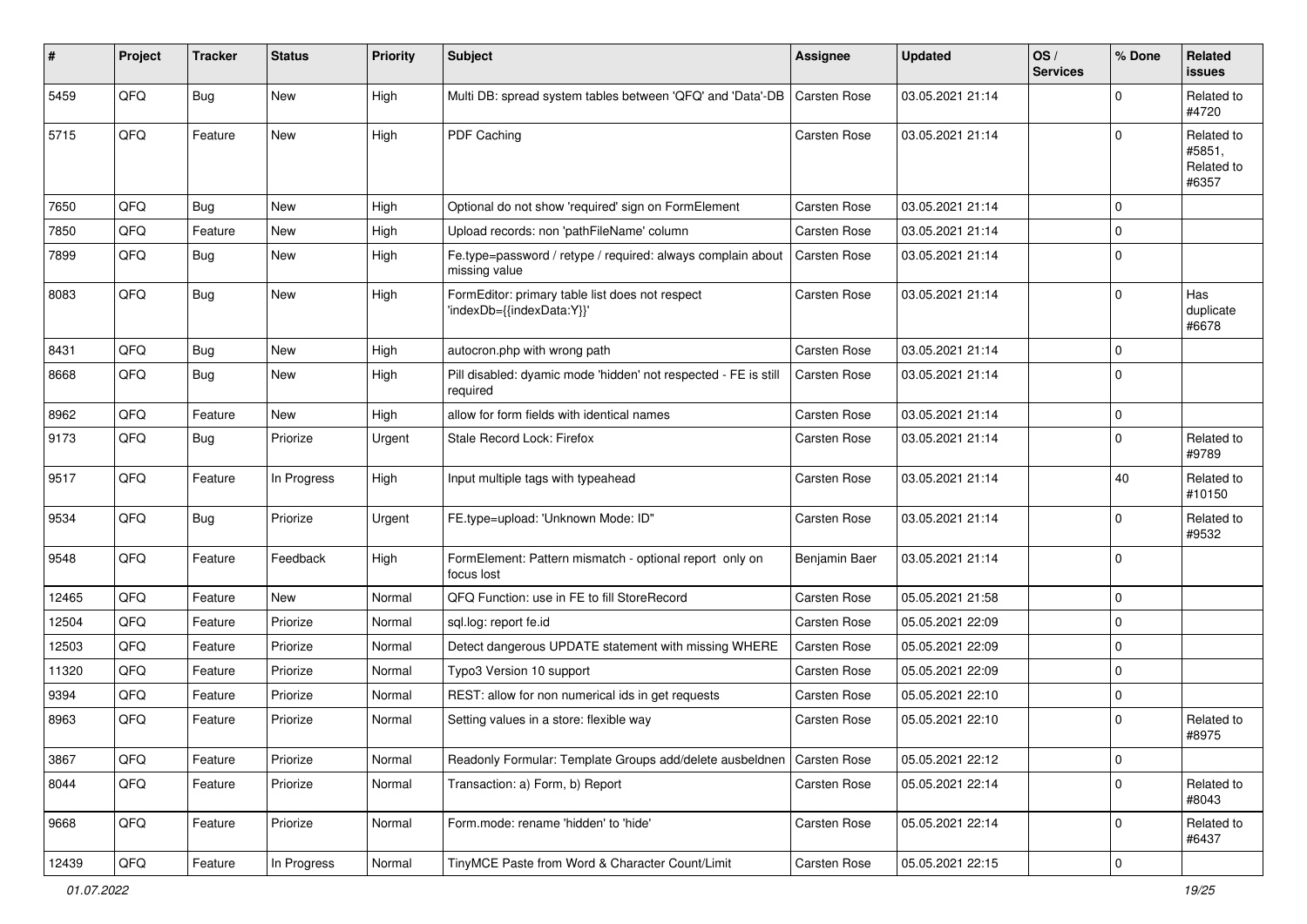| $\vert$ # | Project | <b>Tracker</b> | <b>Status</b> | <b>Priority</b> | <b>Subject</b>                                                                                                 | <b>Assignee</b>     | <b>Updated</b>   | OS/<br><b>Services</b> | % Done      | Related<br><b>issues</b>                                               |
|-----------|---------|----------------|---------------|-----------------|----------------------------------------------------------------------------------------------------------------|---------------------|------------------|------------------------|-------------|------------------------------------------------------------------------|
| 12412     | QFQ     | Feature        | New           | Normal          | Action/Escape qualifier 'e' (empty), '0': if given, an empty<br>string (or '0') will be treated as 'not found' | Carsten Rose        | 08.05.2021 09:40 |                        | $\Omega$    | Related to<br>#12413,<br>Related to<br>#10012                          |
| 10011     | QFQ     | Feature        | Priorize      | Normal          | Offer new STORE_TYPO3 Variable 'beUser', 'beEmail'                                                             | Carsten Rose        | 08.05.2021 09:51 |                        | $\Omega$    | Related to<br>#10012,<br>Related to<br>#12511                          |
| 10012     | QFQ     | Feature        | Priorize      | Normal          | redirectAllMailTo: {{beEmail:T}}                                                                               | <b>Carsten Rose</b> | 08.05.2021 09:54 |                        | $\mathbf 0$ | Related to<br>#12412,<br>Related to<br>#12413,<br>Related to<br>#10011 |
| 11893     | QFQ     | Feature        | New           | High            | Broken SIP: a) only report one time, b) only report in main<br>column                                          | <b>Carsten Rose</b> | 12.05.2021 12:13 |                        | $\Omega$    | Related to<br>#12532,<br>Related to<br>#14187                          |
| 12632     | QFQ     | Feature        | New           | Normal          | TinyMCE: Prepare CSS classes for images                                                                        | Carsten Rose        | 04.06.2021 14:35 |                        | 100         | Blocked by<br>#12186                                                   |
| 9531      | QFQ     | <b>Bug</b>     | New           | High            | FE File: Dynamic Update / modeSql / required detected even<br>it not set                                       | <b>Carsten Rose</b> | 11.06.2021 20:32 |                        | $\mathbf 0$ | Related to<br>#12398                                                   |
| 7890      | QFQ     | <b>Bug</b>     | New           | Normal          | FormElement 'required': extraButtonInfo not aligned                                                            | Carsten Rose        | 11.06.2021 21:17 |                        | $\mathbf 0$ | Related to<br>#11517                                                   |
| 9346      | QFQ     | Feature        | Priorize      | Normal          | beforeSave: check if an upload is given                                                                        | Carsten Rose        | 11.06.2021 21:18 |                        | $\mathbf 0$ |                                                                        |
| 9348      | QFQ     | Feature        | New           | Normal          | defaultThumbnailSize: pre render thumbnails                                                                    | Carsten Rose        | 12.06.2021 09:05 |                        | $\mathbf 0$ |                                                                        |
| 6723      | QFQ     | Feature        | New           | Normal          | Report QFQ Installation and Version                                                                            | Carsten Rose        | 12.06.2021 09:07 |                        | $\mathbf 0$ |                                                                        |
| 6261      | QFQ     | Feature        | New           | Normal          | Persistent SIP                                                                                                 | Carsten Rose        | 12.06.2021 09:07 |                        | $\Omega$    | Related to<br>#10819                                                   |
| 11460     | QFQ     | Feature        | New           | Normal          | Easier creation of changelog: gitchangelog                                                                     | Carsten Rose        | 12.06.2021 10:20 |                        | $\mathbf 0$ | Related to<br>#13467                                                   |
| 9347      | QFQ     | <b>Bug</b>     | New           | High            | FE.type=upload with dynamic show/hidden: required not<br>detected                                              | <b>Carsten Rose</b> | 12.06.2021 10:40 |                        | $\mathbf 0$ | Related to<br>#5305,<br>Related to<br>#12398                           |
| 9121      | QFQ     | Bug            | Priorize      | High            | sip links have r and __dbIndexData set                                                                         | Carsten Rose        | 12.06.2021 10:41 |                        | $\mathsf 0$ |                                                                        |
| 12679     | QFQ     | Feature        | New           | Normal          | tablesorter: custom column width                                                                               | Carsten Rose        | 16.06.2021 11:10 |                        | $\mathbf 0$ |                                                                        |
| 5305      | QFQ     | <b>Bug</b>     | New           | Normal          | Upload FormElement: nicht disabled by readonly Form                                                            | Carsten Rose        | 16.06.2021 13:43 |                        | $\mathbf 0$ | Related to<br>#9347,<br>Related to<br>#9834                            |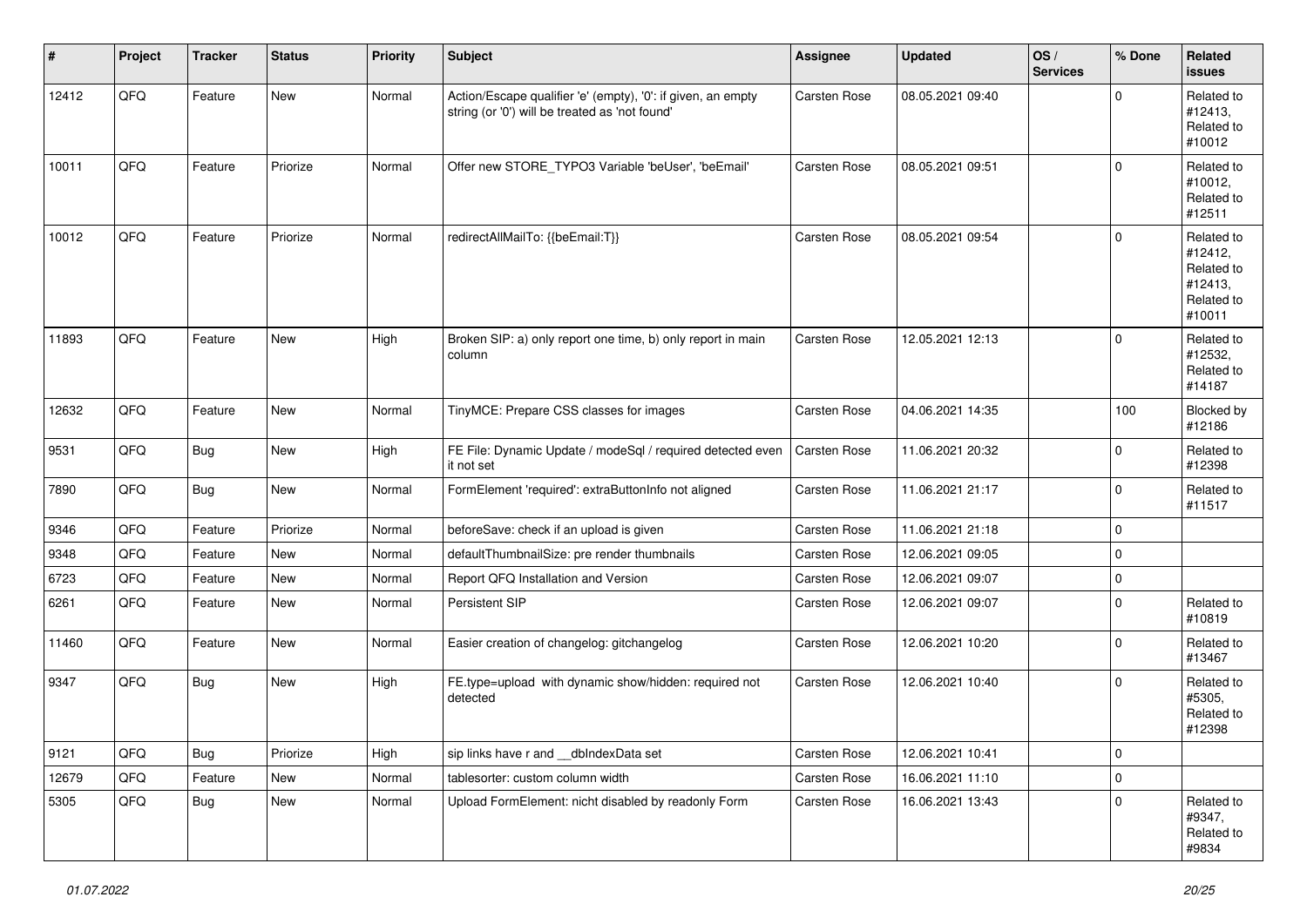| #     | Project | <b>Tracker</b> | <b>Status</b>     | <b>Priority</b> | <b>Subject</b>                                                          | <b>Assignee</b>     | <b>Updated</b>   | OS/<br><b>Services</b> | % Done         | Related<br><b>issues</b>                      |
|-------|---------|----------------|-------------------|-----------------|-------------------------------------------------------------------------|---------------------|------------------|------------------------|----------------|-----------------------------------------------|
| 8204  | QFQ     | Feature        | Priorize          | High            | Position 'required mark'                                                | <b>Carsten Rose</b> | 16.06.2021 13:44 |                        | $\Omega$       |                                               |
| 9669  | QFQ     | <b>Bug</b>     | Some day<br>maybe | Normal          | Checkbox / Template Group: radio/checkbox visible broken<br>after 'add' | Carsten Rose        | 16.06.2021 13:47 |                        | $\Omega$       | Related to<br>#8091                           |
| 4445  | QFQ     | Feature        | Some day<br>maybe | Normal          | template group: Option to simulate fieldset                             |                     | 28.06.2021 14:11 |                        | $\overline{0}$ |                                               |
| 10661 | QFQ     | <b>Bug</b>     | In Progress       | Normal          | Typo3 Warnungen                                                         | <b>Carsten Rose</b> | 07.09.2021 13:23 |                        | $\mathbf 0$    | Related to<br>#12440                          |
| 10793 | QFQ     | Feature        | In Progress       | Normal          | Update NPM Packages                                                     | <b>Carsten Rose</b> | 07.09.2021 13:25 |                        | 30             |                                               |
| 11980 | QFQ     | Feature        | In Progress       | Normal          | protected verzeichnis MUSS geschützt werden                             | <b>Carsten Rose</b> | 07.09.2021 13:30 |                        | $\Omega$       |                                               |
| 12325 | QFQ     | <b>Bug</b>     | Priorize          | Normal          | MultiDB form.dblndex not working for report syntax                      | Carsten Rose        | 07.09.2021 13:37 |                        | $\Omega$       | Related to<br>#12145,<br>Related to<br>#12314 |
| 10116 | QFQ     | Feature        | Some day<br>maybe | Normal          | TypeAhead: Tag - show inside 'input' element                            | <b>Carsten Rose</b> | 16.09.2021 15:09 |                        | $\Omega$       |                                               |
| 10745 | QFQ     | Feature        | Some day<br>maybe | Normal          | Tablesorter Excel Export                                                | Carsten Rose        | 16.09.2021 15:09 |                        | $\Omega$       |                                               |
| 11036 | QFQ     | Feature        | Some day<br>maybe | Normal          | inline report editor permissions                                        | <b>Carsten Rose</b> | 16.09.2021 15:09 |                        | $\Omega$       | Related to<br>#11323                          |
| 7452  | QFQ     | Feature        | Some day<br>maybe | Normal          | automate deployment new QFQ version                                     | Carsten Rose        | 16.09.2021 15:10 |                        | $\Omega$       |                                               |
| 7453  | QFQ     | Feature        | Some day<br>maybe | Normal          | import / export forms QFQ                                               | <b>Carsten Rose</b> | 16.09.2021 15:10 |                        | $\Omega$       |                                               |
| 7456  | QFQ     | <b>Bug</b>     | Some day<br>maybe | Low             | Todos in Code: solve or make ticket                                     | Carsten Rose        | 16.09.2021 15:10 |                        | $\Omega$       |                                               |
| 8101  | QFQ     | Feature        | Some day<br>maybe | Normal          | Password hash: support further hashing methods                          | Carsten Rose        | 16.09.2021 15:10 |                        | $\Omega$       |                                               |
| 8520  | QFQ     | Feature        | Some day<br>maybe | Normal          | Bring QFQ to Composer                                                   | Carsten Rose        | 16.09.2021 15:10 |                        | $\Omega$       |                                               |
| 8586  | QFQ     | Feature        | Some day<br>maybe | Normal          | QFQ: Enhance Error message for 'record not found'                       | Carsten Rose        | 16.09.2021 15:10 |                        | $\Omega$       |                                               |
| 10095 | QFQ     | Feature        | Some day<br>maybe | Normal          | Generic Gitlab Integration into QFQ                                     | Carsten Rose        | 16.09.2021 15:10 |                        | $\Omega$       |                                               |
| 10716 | QFQ     | Feature        | Some day<br>maybe | Normal          | Business Logic mit Externen Skripten                                    | <b>Carsten Rose</b> | 16.09.2021 15:10 |                        | $\Omega$       | Related to<br>#10713,<br>Related to<br>#8217  |
| 11217 | QFQ     | Feature        | Some day<br>maybe | Normal          | <b>Extend Script Functionality</b>                                      | <b>Carsten Rose</b> | 16.09.2021 15:10 |                        | $\overline{0}$ |                                               |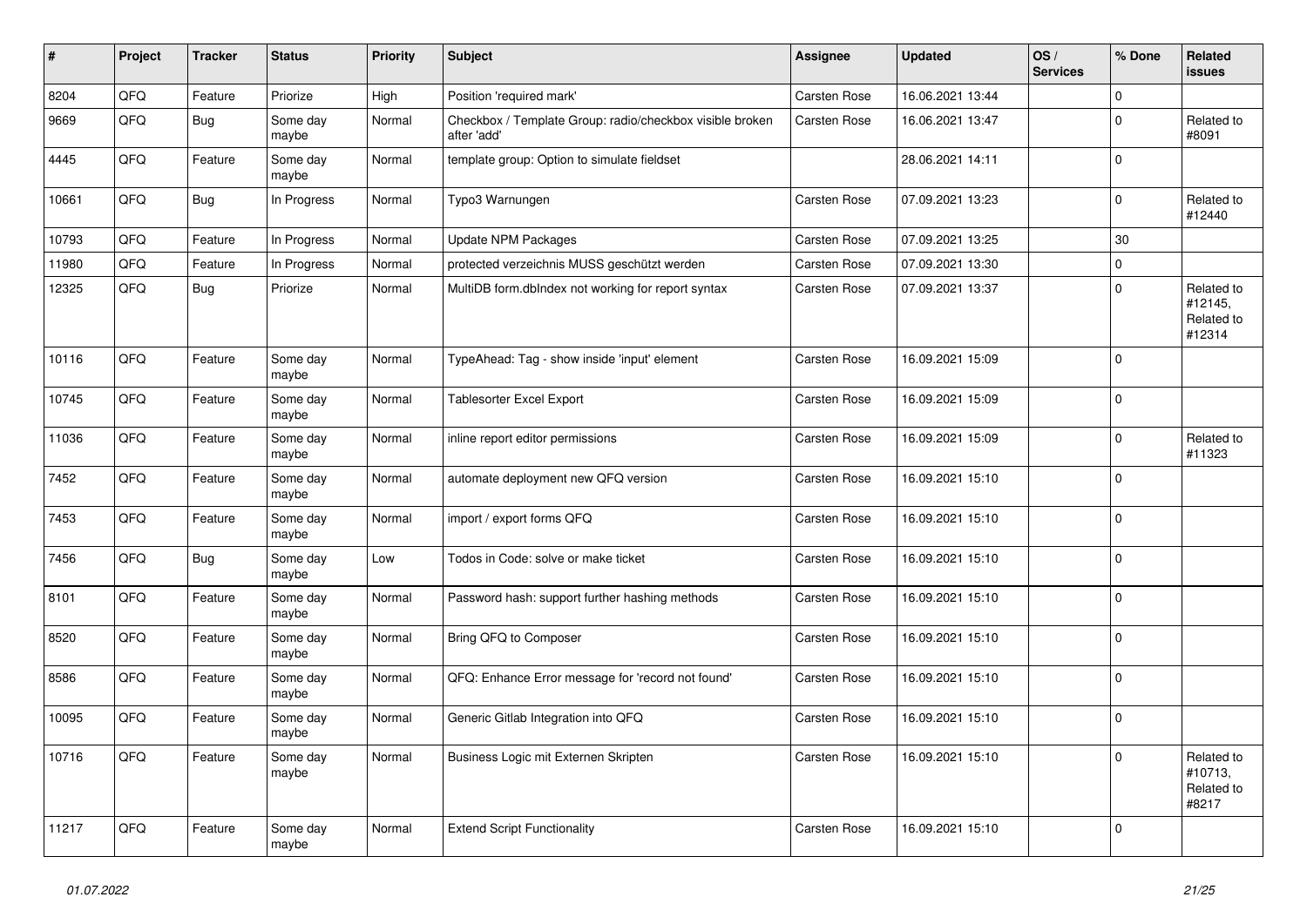| #     | Project | <b>Tracker</b> | <b>Status</b>     | <b>Priority</b> | Subject                                                                                                  | Assignee            | <b>Updated</b>   | OS/<br><b>Services</b> | % Done              | Related<br>issues                                                       |
|-------|---------|----------------|-------------------|-----------------|----------------------------------------------------------------------------------------------------------|---------------------|------------------|------------------------|---------------------|-------------------------------------------------------------------------|
| 11322 | QFQ     | Feature        | Some day<br>maybe | Normal          | Form Element JSON - (multiline parameter field)                                                          | <b>Carsten Rose</b> | 16.09.2021 15:10 |                        | $\Omega$            |                                                                         |
| 11323 | QFQ     | Feature        | Some day<br>maybe | Normal          | Report Frontend Editor Modal + Codemirror                                                                | Carsten Rose        | 16.09.2021 15:10 |                        | $\Omega$            | Related to<br>#11036                                                    |
| 12315 | QFQ     | Feature        | Some day<br>maybe | Normal          | Form History (Diffs) / Backups                                                                           | <b>Carsten Rose</b> | 16.09.2021 15:10 |                        | 0                   |                                                                         |
| 12337 | QFQ     | Feature        | Some day<br>maybe | Normal          | Database.php: better caching                                                                             | <b>Carsten Rose</b> | 16.09.2021 15:10 |                        | $\mathbf 0$         |                                                                         |
| 9013  | QFQ     | <b>Bug</b>     | New               | Normal          | Error in Twig template not handled                                                                       | Carsten Rose        | 20.10.2021 13:43 |                        | 0                   |                                                                         |
| 13330 | QFQ     | Feature        | In Progress       | Normal          | Multi Form: Upload                                                                                       | Carsten Rose        | 07.11.2021 12:40 |                        | 50                  | Related to<br>#9706                                                     |
| 13354 | QFQ     | Feature        | New               | Normal          | Using Websocket in QFQ                                                                                   | Carsten Rose        | 10.11.2021 15:47 |                        | $\mathbf 0$         |                                                                         |
| 8082  | QFQ     | Feature        | Priorize          | High            | Contact form without saving record                                                                       | Carsten Rose        | 07.12.2021 15:20 |                        | $\Omega$            | Related to<br>#8587,<br><b>Blocks</b><br>#11850                         |
| 11702 | QFQ     | Feature        | New               | Normal          | HTML Special Char makes no sense for 'allbut' if '&' is<br>forbidden                                     | <b>Carsten Rose</b> | 07.12.2021 16:35 |                        | $\Omega$            | Related to<br>#5112,<br>Related to<br>#14320                            |
| 9834  | QFQ     | <b>Bug</b>     | Priorize          | Normal          | Input elements with tag 'disabled' are missing on<br>form-submit: server option 'processReadOnly' broken | <b>Carsten Rose</b> | 07.12.2021 16:43 |                        | $\Omega$            | Related to<br>#9691,<br>Related to<br>#5305, Has<br>duplicate<br>#12331 |
| 6116  | QFQ     | Bug            | Priorize          | High            | value of checkbox not saved                                                                              | <b>Carsten Rose</b> | 07.12.2021 17:19 |                        | $\mathbf 0$         |                                                                         |
| 10114 | QFQ     | Feature        | New               | High            | Symbol (Link): 'G:' (Glyphicon) replaced by 'i:' (icon)                                                  |                     | 07.12.2021 17:19 |                        | $\Omega$            | Related to<br>#3797,<br>Related to<br>#4194                             |
| 12186 | QFQ     | Feature        | New               | High            | TinyMCE Config für Objekte                                                                               | <b>Carsten Rose</b> | 07.12.2021 17:19 |                        | $\Omega$            | <b>Blocks</b><br>#12632                                                 |
| 12513 | QFQ     | <b>Bug</b>     | New               | High            | Implement server side check of maxlength                                                                 | <b>Carsten Rose</b> | 07.12.2021 17:19 |                        | $\mathbf 0$         |                                                                         |
| 12532 | QFQ     | Feature        | New               | High            | SIP-Parameter bei Seitenaufruf in Browser-Console anzeigen   Carsten Rose                                |                     | 07.12.2021 17:19 |                        | $\mathbf 0$         | Related to<br>#11893,<br>Related to<br>#14187                           |
| 12670 | QFG     | <b>Bug</b>     | New               | High            | Dropdown-Menu classes können nicht mehr angegeben<br>werden                                              | Carsten Rose        | 07.12.2021 17:19 |                        | 0                   |                                                                         |
| 12974 | QFG     | <b>Bug</b>     | New               | High            | Sanitize Queries in Action-Elements                                                                      | Carsten Rose        | 07.12.2021 17:19 |                        | $\mathsf{O}\xspace$ |                                                                         |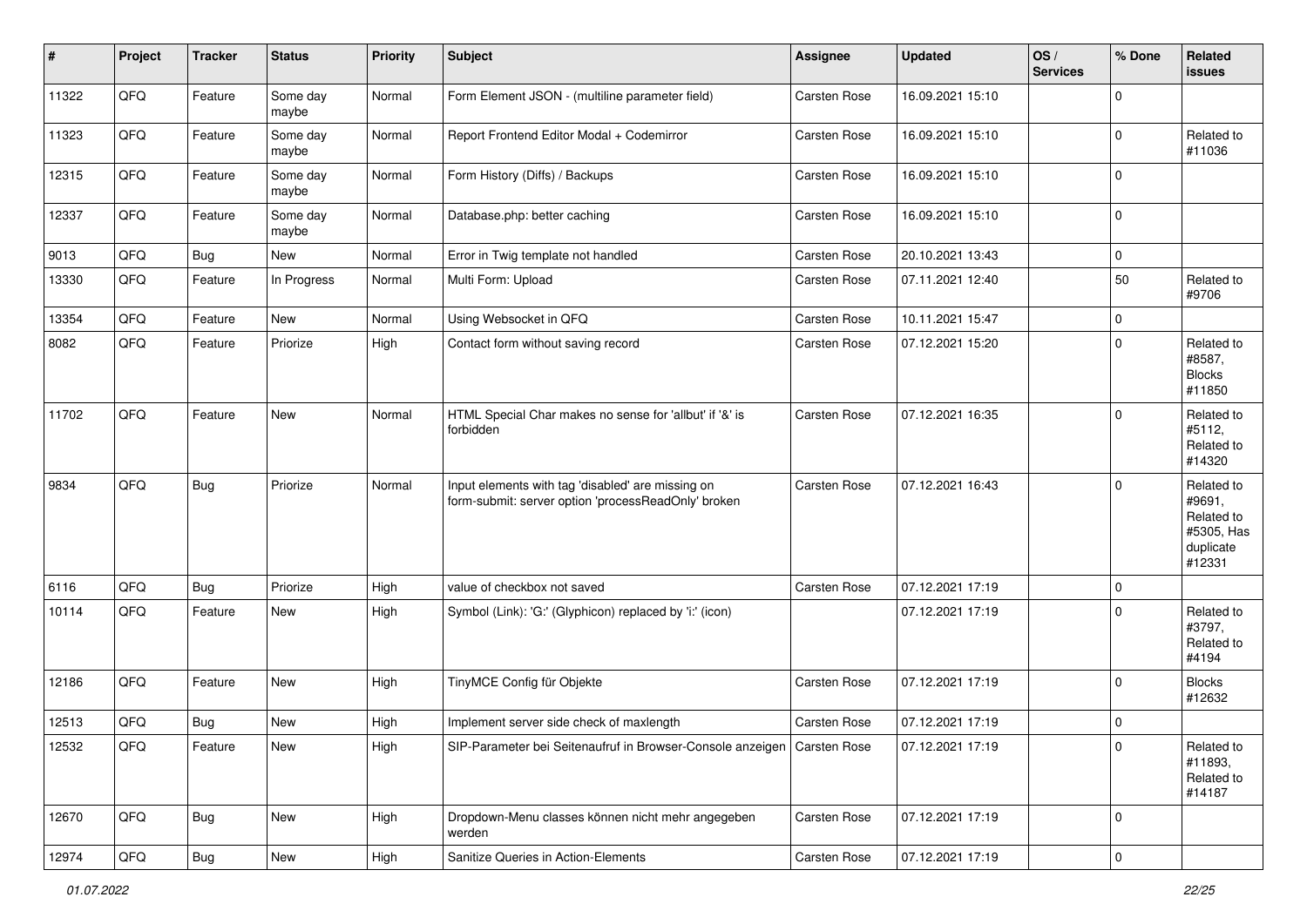| #     | Project | <b>Tracker</b> | <b>Status</b>              | <b>Priority</b> | Subject                                                                                                                               | Assignee      | <b>Updated</b>   | OS/<br><b>Services</b> | % Done      | Related<br><b>issues</b>                                             |
|-------|---------|----------------|----------------------------|-----------------|---------------------------------------------------------------------------------------------------------------------------------------|---------------|------------------|------------------------|-------------|----------------------------------------------------------------------|
| 12545 | QFQ     | <b>Bug</b>     | <b>New</b>                 | Urgent          | sql.log not created / updated                                                                                                         | Carsten Rose  | 14.12.2021 16:02 |                        | $\Omega$    |                                                                      |
| 12702 | QFQ     | Bug            | New                        | High            | templateGroup: broken in multiDb Setup                                                                                                | Carsten Rose  | 14.12.2021 16:02 |                        | $\Omega$    |                                                                      |
| 12544 | QFQ     | Feature        | New                        | High            | a) ' AS _link' new also as ' AS _format', b) sortierung via<br>'display: none;', c) '_format' benoeitgt nicht zwingend<br>u/U/p/m/z/d | Carsten Rose  | 14.12.2021 16:03 |                        | $\Omega$    |                                                                      |
| 12463 | QFQ     | <b>Bug</b>     | ToDo                       | High            | QFQ Function: 'function' and 'sql' on same level - output of<br>sal is shown two times.                                               | Carsten Rose  | 15.12.2021 16:31 |                        | $\Omega$    |                                                                      |
| 13566 | QFQ     | Feature        | Ready to sync<br>(develop) | Normal          | Delete config-example.qfq.php file                                                                                                    | Carsten Rose  | 23.12.2021 09:25 |                        | $\Omega$    |                                                                      |
| 12327 | QFQ     | Bug            | New                        | Normal          | Copy to clipboard: Glyphicon can not be changed                                                                                       | Carsten Rose  | 27.12.2021 17:59 |                        | $\mathbf 0$ |                                                                      |
| 9135  | QFQ     | Feature        | Priorize                   | Normal          | Progress Bar generic / replace old hourglass download<br>popup                                                                        | Benjamin Baer | 03.01.2022 07:43 |                        | $\Omega$    |                                                                      |
| 7965  | QFQ     | Feature        | Priorize                   | Normal          | Input type 'text' with visual format - currency                                                                                       | Benjamin Baer | 03.01.2022 07:45 |                        | 0           |                                                                      |
| 4457  | QFQ     | <b>Bug</b>     | Priorize                   | Normal          | typeahead: pressing return to select an item, saves the form<br>and closes the form.                                                  | Benjamin Baer | 03.01.2022 08:01 |                        | $\Omega$    | Related to<br>#4398                                                  |
| 6566  | QFQ     | Bug            | Priorize                   | Normal          | Link Function 'delete': provided parameter missing on page<br>reload                                                                  | Benjamin Baer | 03.01.2022 08:08 |                        | $\Omega$    |                                                                      |
| 2665  | QFQ     | <b>Bug</b>     | Priorize                   | Normal          | Dynamic Update funktioniert nicht, wenn beim<br>entsprechenden FormElement eine size angegeben ist.                                   | Benjamin Baer | 03.01.2022 08:12 |                        | 30          |                                                                      |
| 6870  | QFQ     | Feature        | Priorize                   | Normal          | Click on '_link' triggers an API call                                                                                                 | Benjamin Baer | 03.01.2022 08:25 |                        | 0           |                                                                      |
| 12476 | QFQ     | Feature        | New                        | Normal          | clearMe: a) should trigger 'dirty', b) sticky on textarea resize                                                                      | Benjamin Baer | 04.01.2022 08:40 |                        | 0           | Related to<br>#9528                                                  |
| 9789  | QFQ     | <b>Bug</b>     | In Progress                | High            | Record Lock: release to early on 'leave page'                                                                                         | Carsten Rose  | 10.01.2022 09:25 |                        | 100         | Related to<br>#10081,<br>Related to<br>#9173.<br>Related to<br>#8702 |
| 13659 | QFQ     | Bug            | <b>New</b>                 | Normal          | wrong sanitize class applied to R-store                                                                                               | Carsten Rose  | 15.01.2022 14:23 |                        | 0           |                                                                      |
| 13706 | QFQ     | Bug            | <b>New</b>                 | Normal          | Wrong CheckType in FieldElement LastStatus of Form Cron                                                                               | Carsten Rose  | 21.01.2022 18:20 |                        | $\Omega$    |                                                                      |
| 4413  | QFQ     | Feature        | New                        | Normal          | fieldset: show/hidden, modeSql, dynamicUpdate                                                                                         | Carsten Rose  | 09.02.2022 15:19 |                        | $\mathbf 0$ |                                                                      |
| 5894  | QFQ     | Feature        | Feedback                   | Normal          | Typeahead in Report: show/hide rows dynamically                                                                                       | Carsten Rose  | 18.02.2022 08:50 |                        | $\Omega$    | Related to<br>#5893,<br>Related to<br>#5885                          |
| 12395 | QFQ     | Bug            | ToDo                       | High            | QFQ Function: Result two times shown                                                                                                  | Carsten Rose  | 18.02.2022 08:59 |                        | $\Omega$    |                                                                      |
| 5548  | QFQ     | Feature        | Some day<br>maybe          | Normal          | 801 Textfiles/Scriptfiles als Thumbnail                                                                                               | Carsten Rose  | 07.03.2022 16:26 |                        | $\mathbf 0$ |                                                                      |
| 13843 | QFQ     | Feature        | New                        | Normal          | Create JWT via QFQ                                                                                                                    | Carsten Rose  | 19.03.2022 17:42 |                        | $\mathbf 0$ |                                                                      |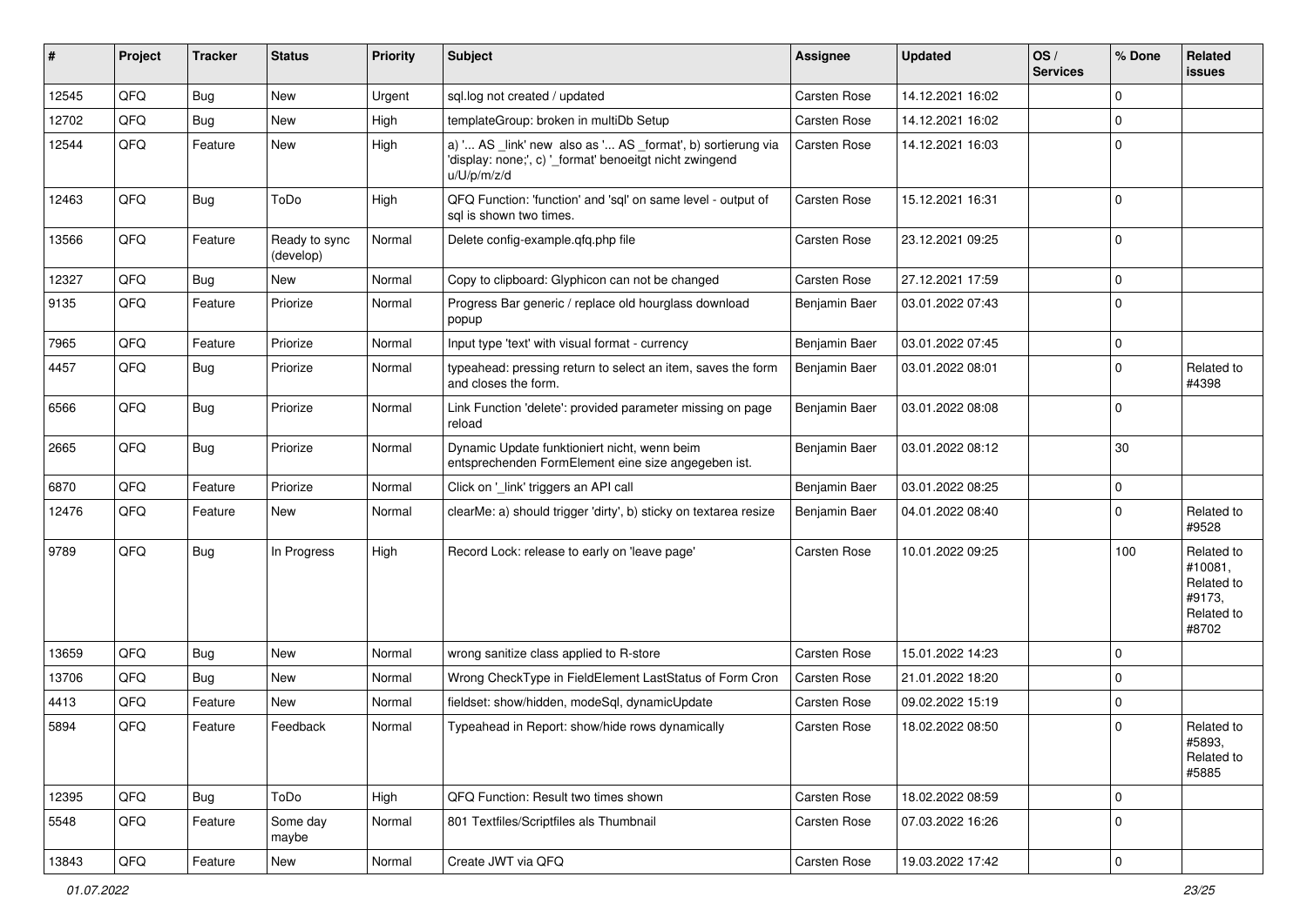| ∦     | Project | <b>Tracker</b> | <b>Status</b> | <b>Priority</b> | Subject                                                                                                                                             | <b>Assignee</b> | <b>Updated</b>   | OS/<br><b>Services</b> | % Done         | Related<br><b>issues</b> |
|-------|---------|----------------|---------------|-----------------|-----------------------------------------------------------------------------------------------------------------------------------------------------|-----------------|------------------|------------------------|----------------|--------------------------|
| 13841 | QFQ     | Feature        | New           | Normal          | Create PDF via iText - evaluate                                                                                                                     | Carsten Rose    | 19.03.2022 17:42 |                        | $\Omega$       |                          |
| 13757 | QFQ     | Feature        | <b>New</b>    | High            | QR / Bar-Code Plugin                                                                                                                                | Enis Nuredini   | 19.03.2022 17:43 |                        | 0 I            |                          |
| 13700 | QFQ     | Feature        | New           | Normal          | Redesign gfg.io Seite                                                                                                                               | Carsten Rose    | 19.03.2022 17:43 |                        | $\Omega$       |                          |
| 13647 | QFQ     | Bug            | <b>New</b>    | Normal          | Autofocus funktioniert nicht auf Chrome                                                                                                             | Benjamin Baer   | 19.03.2022 17:44 |                        | $\Omega$       |                          |
| 13592 | QFQ     | <b>Bug</b>     | New           | Normal          | QFQ Build Queue: das vergeben von Tags klappt nicht. Es<br>werden keine Releases gebaut.                                                            | Carsten Rose    | 19.03.2022 17:45 |                        | $\Omega$       |                          |
| 13528 | QFQ     | Bug            | New           | Normal          | qfq.io > releases: es wird kein neues Release angelegt                                                                                              | Benjamin Baer   | 19.03.2022 17:46 |                        | $\Omega$       |                          |
| 13467 | QFQ     | Feature        | <b>New</b>    | Normal          | ChangeLog Generator                                                                                                                                 | Carsten Rose    | 19.03.2022 17:46 |                        | $\Omega$       | Related to<br>#11460     |
| 13460 | QFQ     | Bug            | <b>New</b>    | Normal          | Doc: Password set/reset  password should not processed<br>with 'html encode'                                                                        | Carsten Rose    | 19.03.2022 17:46 |                        | $\Omega$       |                          |
| 13332 | QFQ     | <b>Bug</b>     | <b>New</b>    | Normal          | Multi Form: Required Felder werden visuell nicht markiert.                                                                                          | Carsten Rose    | 19.03.2022 17:47 |                        | $\Omega$       |                          |
| 13331 | QFQ     | Bug            | New           | Normal          | Multi Form: Clear Icon misplaced                                                                                                                    | Carsten Rose    | 19.03.2022 17:47 |                        | $\Omega$       |                          |
| 12716 | QFQ     | Bug            | <b>New</b>    | Normal          | template group: Pattern only applied to first instance                                                                                              | Carsten Rose    | 19.03.2022 17:47 |                        | $\Omega$       |                          |
| 12664 | QFQ     | Feature        | New           | Normal          | TinyMCE: report/remove malicous HTML/JS Code                                                                                                        | Carsten Rose    | 19.03.2022 17:47 |                        | $\Omega$       | Related to<br>#14320     |
| 12603 | QFQ     | Feature        | New           | Normal          | Dropdown (Select), Radio, checkbox:<br>itemListAlways={{!SELECT key, value}}                                                                        | Carsten Rose    | 19.03.2022 17:47 |                        | $\Omega$       |                          |
| 12581 | QFQ     | Bug            | New           | Normal          | Form.forward=close: Record 'new' in new browser tab > save<br>(& close) >> Form is not reloaded with new created record id<br>and stays in mode=new | Carsten Rose    | 19.03.2022 17:48 |                        | $\overline{0}$ |                          |
| 12520 | QFQ     | Bug            | New           | Normal          | Switch FE User: still active even FE User session expired                                                                                           | Carsten Rose    | 19.03.2022 17:48 |                        | $\Omega$       |                          |
| 12508 | QFQ     | Bug            | In Progress   | High            | gfg Form: sendMail                                                                                                                                  | Karin Niffeler  | 19.03.2022 17:48 |                        | $\Omega$       |                          |
| 12512 | QFQ     | Bug            | <b>New</b>    | Normal          | Some MySQL Installation can't use 'stored procedures'                                                                                               | Carsten Rose    | 19.03.2022 17:48 |                        | $\Omega$       |                          |
| 12546 | QFQ     | Bug            | Feedback      | Normal          | Branch 'Development' - Unit Tests mit dirty workaround<br>angepasst                                                                                 | Carsten Rose    | 19.03.2022 17:48 |                        | $\Omega$       |                          |
| 12556 | QFQ     | Feature        | <b>New</b>    | Normal          | Pills Title: colored = static or dynamic on allrequiredgiven                                                                                        | Benjamin Baer   | 19.03.2022 17:49 |                        | $\Omega$       |                          |
| 12714 | QFQ     | <b>Bug</b>     | <b>New</b>    | Normal          | Conversion of GIF to PDF broken when GIF contains Alpha.                                                                                            | Carsten Rose    | 19.03.2022 17:49 |                        | $\Omega$       |                          |
| 5366  | QFQ     | Feature        | Priorize      | Normal          | Saving with keyboard shortcuts                                                                                                                      | Benjamin Baer   | 21.03.2022 09:47 |                        | $\Omega$       |                          |
| 6224  | QFQ     | Feature        | Priorize      | Normal          | Dynamic update: fade in/out fields                                                                                                                  | Benjamin Baer   | 21.03.2022 09:50 |                        | $\mathbf 0$    |                          |
| 5562  | QFQ     | Feature        | Priorize      | Normal          | Drag'n'Drop fuer Uploads                                                                                                                            | Benjamin Baer   | 21.03.2022 09:52 |                        | $\Omega$       | Related to<br>#9706      |